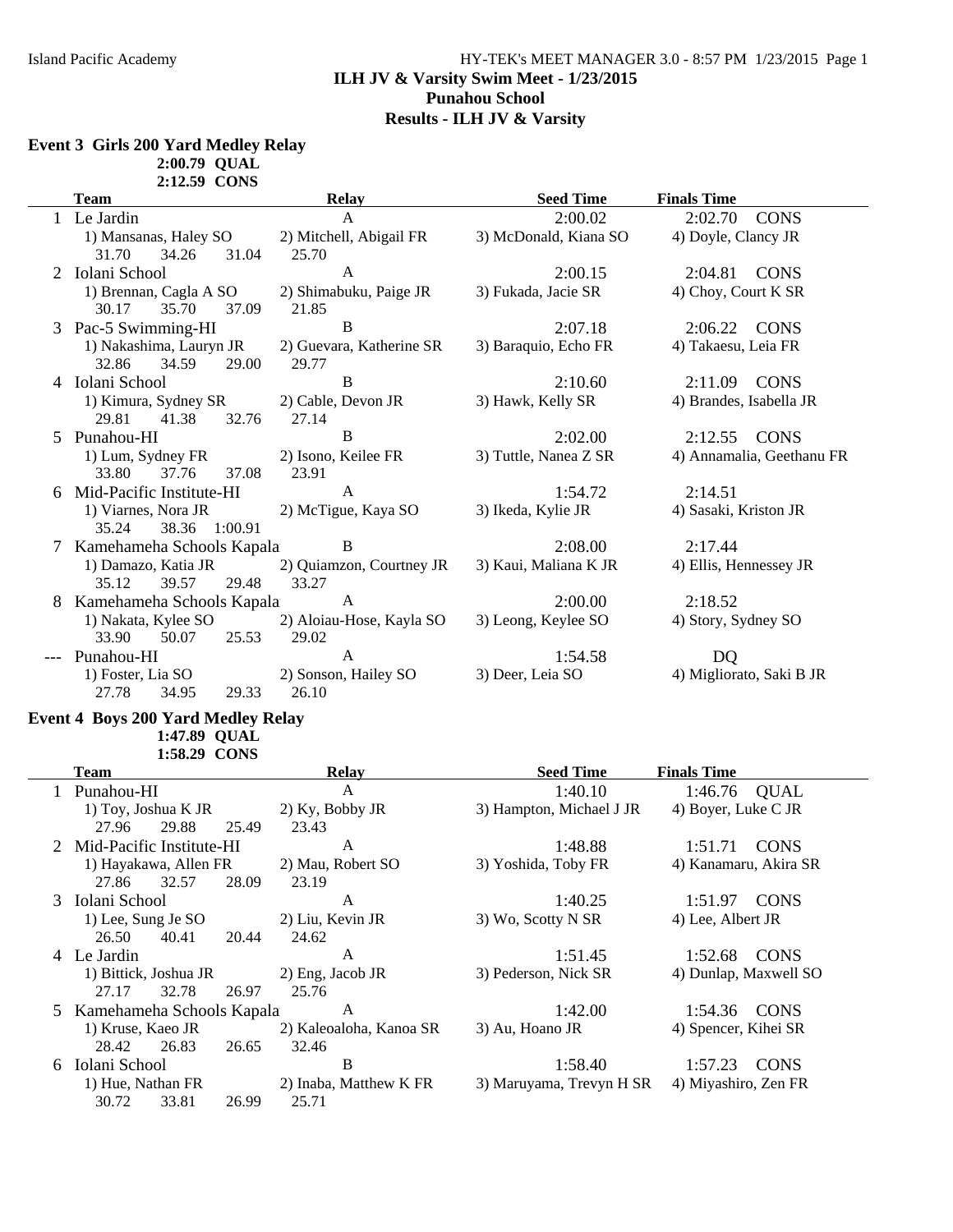### Island Pacific Academy HY-TEK's MEET MANAGER 3.0 - 8:57 PM 1/23/2015 Page 2 **ILH JV & Varsity Swim Meet - 1/23/2015 Punahou School Results - ILH JV & Varsity**

#### **(Event 4 Boys 200 Yard Medley Relay)**

| <b>Team</b>                   |       |       | <b>Relay</b>           | <b>Seed Time</b>        | <b>Finals Time</b>    |  |
|-------------------------------|-------|-------|------------------------|-------------------------|-----------------------|--|
| --- Kamehameha Schools Kapala |       |       | В                      | 1:48.00                 | DO                    |  |
| 1) Libed, Braysen JR          |       |       | 2) Nakamura, Trey A SO | 3) Nunokawa, Noah SO    | 4) Bunnell, Kai SO    |  |
| 28.75                         | 39.09 | 30.77 | 27.42                  |                         |                       |  |
| Punahou-HI                    |       |       | В                      | 1:58.00                 | DO                    |  |
| 1) Fazio, Chaz FR             |       |       | 2) Walter, Ethan FR    | 3) Giangarra, Jeremy FR | 4) Sinclair, James SO |  |
| 29.93                         | 33.91 | 29.57 | 23.59                  |                         |                       |  |

#### **Event 5 Girls 200 Yard Freestyle 2:01.09 QUAL**

|    | 2:09.19 CONS          |         |                                          |                  |                    |             |
|----|-----------------------|---------|------------------------------------------|------------------|--------------------|-------------|
|    | <b>Name</b>           |         | <b>Yr School</b>                         | <b>Seed Time</b> | <b>Finals Time</b> |             |
|    | 1 Hayakawa, Lena      |         | SR Mid-Pacific Institute-HI              | 2:11.37          | 1:57.36            | <b>QUAL</b> |
|    | 26.81<br>29.95        | 30.92   | 29.68                                    |                  |                    |             |
|    | 2 Balish, Maddie      |         | SO Punahou-HI                            | 2:02.35          | 1:59.23            | <b>QUAL</b> |
|    | 27.37<br>30.11        | 30.85   | 30.90                                    |                  |                    |             |
| 3  | Woo, Katie            |         | SO Punahou-HI                            | 2:01.92          | 1:59.91            | <b>QUAL</b> |
|    | 27.25<br>30.45        | 31.31   | 30.90                                    |                  |                    |             |
|    | 4 Bosque, Payton      |         | SO Kamehameha Schools Kapalama-I 2:02.17 |                  | 2:01.01            | <b>QUAL</b> |
|    | 30.82<br>28.30        | 30.91   | 30.98                                    |                  |                    |             |
|    | 5 Hopkins, Hiilani    |         | SO Kamehameha Schools Kapalama-I 1:59.34 |                  | 2:03.96            | <b>CONS</b> |
|    | 27.99<br>30.74        | 32.30   | 32.93                                    |                  |                    |             |
| 6  | Doyle, Clancy         |         | JR Le Jardin                             | 2:16.03          | 2:06.07            | <b>CONS</b> |
|    | 29.26<br>32.19        | 32.66   | 31.96                                    |                  |                    |             |
|    | 7 Pound, Hallie       |         | SR Pac-5 Swimming-HI                     | 2:03.39          | 2:06.91            | <b>CONS</b> |
|    | 28.67<br>31.69        | 33.23   | 33.32                                    |                  |                    |             |
|    | 8 Overland, Amy       |         | SO Iolani School                         | 2:07.41          | 2:07.09            | <b>CONS</b> |
|    | 29.76<br>32.66        | 32.75   | 31.92                                    |                  |                    |             |
| 9  | Baraquio, Echo        |         | FR Pac-5 Swimming-HI                     | 2:10.00          | 2:07.19            | <b>CONS</b> |
|    | 30.10<br>32.55        | 32.38   | 32.16                                    |                  |                    |             |
|    | 10 Garcia, Cheyenne   |         | FR Pac-5 Swimming-HI                     | 2:06.09          | 2:07.54            | <b>CONS</b> |
|    | 32.02<br>29.54        | 33.00   | 32.98                                    |                  |                    |             |
|    | 11 Machida, Kara      |         | JR Punahou-HI                            | 2:02.01          | 2:07.68            | <b>CONS</b> |
|    | 28.81<br>31.77        | 33.76   | 33.34                                    |                  |                    |             |
|    | 12 Choy, Court K      |         | SR Iolani School                         | 2:10.77          | 2:08.59            | <b>CONS</b> |
|    | 30.17<br>32.48        | 32.89   | 33.05                                    |                  |                    |             |
|    | 13 Lyon, Cameron      |         | SO Punahou-HI                            | 2:06.87          | 2:08.82            | <b>CONS</b> |
|    | 30.10<br>32.57        | 33.18   | 32.97                                    |                  |                    |             |
|    | 14 Ki, Amanda         |         | FR Iolani School                         | 2:10.00          | 2:10.88            |             |
|    | 33.18<br>30.38        | 33.72   | 33.60                                    |                  |                    |             |
| 15 | Tom, Jaime            |         | FR Le Jardin                             | 2:14.66          | 2:10.93            |             |
|    | 30.09<br>33.14        | 33.71   | 33.99                                    |                  |                    |             |
|    | 16 Kim, Logan E       |         | SR Iolani School                         | 2:08.37          | 2:12.51            |             |
|    | 31.24<br>32.50        | 34.08   | 34.69                                    |                  |                    |             |
|    | 17 Nakata, Kylee      |         | SO Kamehameha Schools Kapalama-I 2:16.01 |                  | 2:13.44            |             |
|    | 33.99<br>31.17        | 34.86   | 33.42                                    |                  |                    |             |
| 18 | Tom, Allie            |         | FR Punahou-HI                            | 2:23.54          | 2:18.64            |             |
|    | 32.32<br>36.68        | 35.20   | 34.44                                    |                  |                    |             |
|    | 19 Murakami, Pomaikai |         | SR Kamehameha Schools Kapalama-I 2:33.88 |                  | 2:23.23            |             |
|    | 31.68<br>35.46        | 38.03   | 38.06                                    |                  |                    |             |
|    | 20 Lum, Sydney        |         | FR Punahou-HI                            | 2:25.89          | 2:23.91            |             |
|    | 33.44<br>37.48        | 1:12.99 |                                          |                  |                    |             |
| 21 | Aloiau-Hose, Kayla    |         | SO Kamehameha Schools Kapalama-I 2:25.01 |                  | 2:24.97            |             |
|    | 37.42<br>33.97        | 37.66   | 35.92                                    |                  |                    |             |
|    |                       |         |                                          |                  |                    |             |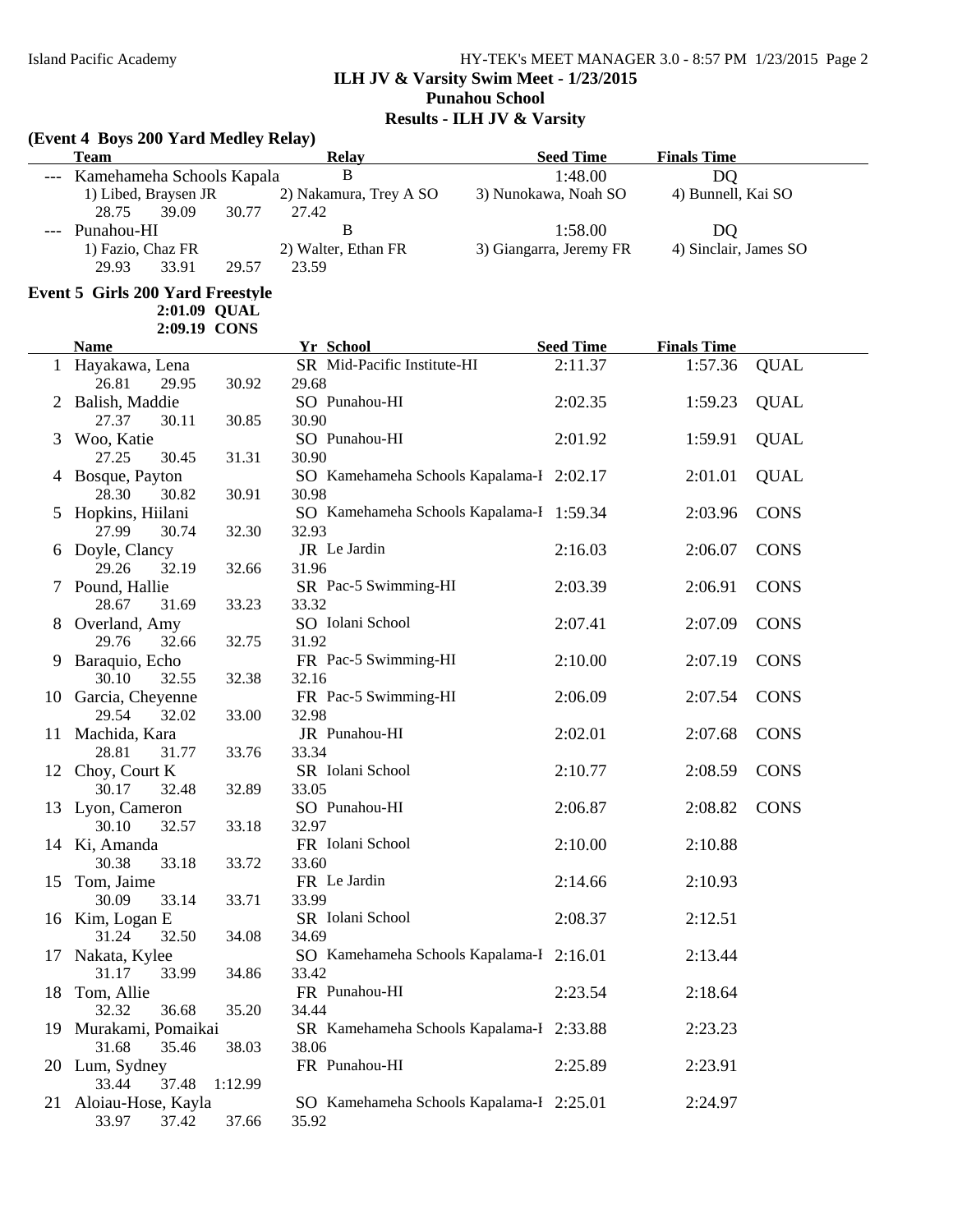### Island Pacific Academy HY-TEK's MEET MANAGER 3.0 - 8:57 PM 1/23/2015 Page 3 **ILH JV & Varsity Swim Meet - 1/23/2015 Punahou School Results - ILH JV & Varsity**

#### **(Event 5 Girls 200 Yard Freestyle)**

|    | <b>Name</b>            |       |       | Yr School                                | <b>Seed Time</b> | <b>Finals Time</b> |  |
|----|------------------------|-------|-------|------------------------------------------|------------------|--------------------|--|
|    | 22 Higgins, Olivia     |       |       | JR Pac-5 Swimming-HI                     | 2:21.56          | 2:25.79            |  |
|    | 34.07                  | 36.61 | 37.91 | 37.20                                    |                  |                    |  |
| 23 | Annamalia, Geethanu    |       |       | FR Punahou-HI                            | 2:25.72          | 2:27.86            |  |
|    | 33.70                  | 38.75 | 39.01 | 36.40                                    |                  |                    |  |
| 24 | Young-Kingsbury, Nai'a |       |       | FR Punahou-HI                            | 2:25.00          | 2:27.94            |  |
|    | 34.69                  | 38.10 | 38.77 | 36.38                                    |                  |                    |  |
| 25 | Leong, Keylee          |       |       | SO Kamehameha Schools Kapalama-I 2:30.00 |                  | 2:31.85            |  |
|    | 33.78                  | 38.64 | 39.94 | 39.49                                    |                  |                    |  |
|    | 26 Giblin, Kylee       |       |       | SO Le Jardin                             | NT               | 2:44.27            |  |
|    | 33.77                  | 40.31 | 44.66 | 45.53                                    |                  |                    |  |
| 27 | Petko, Hannah          |       |       | FR Mid-Pacific Institute-HI              | NT               | 2:50.22            |  |
|    | 37.85                  | 43.33 | 45.24 | 43.80                                    |                  |                    |  |
| 28 | Hoshijo, Kai           |       |       | SR Kamehameha Schools Kapalama-I         | NT               | 3:01.28            |  |
|    | 39.57                  | 46.54 | 48.53 | 46.64                                    |                  |                    |  |

#### **Event 6 Boys 200 Yard Freestyle 1:48.89 QUAL 1:55.59 CONS**

| <b>Name</b>      |       |              | Yr School         |  |
|------------------|-------|--------------|-------------------|--|
| 1 Faurot, Noah   |       |              | SR Kamehameha Sch |  |
| 26.63 28.44      |       | 28.39        | 27.93             |  |
| 2 Pederson, Nick |       | SR Le Jardin |                   |  |
| 26.14            | 28.22 | 29.56        | 31.85             |  |
| $2 \times 1$     |       |              |                   |  |

|    | <b>Name</b>         |       | Yr School                                | <b>Seed Time</b> | <b>Finals Time</b> |             |
|----|---------------------|-------|------------------------------------------|------------------|--------------------|-------------|
|    | 1 Faurot, Noah      |       | SR Kamehameha Schools Kapalama-I 1:51.67 |                  | 1:51.39            | <b>CONS</b> |
|    | 26.63<br>28.44      | 28.39 | 27.93                                    |                  |                    |             |
|    | 2 Pederson, Nick    |       | SR Le Jardin                             | 1:53.14          | 1:55.77            |             |
|    | 26.14<br>28.22      | 29.56 | 31.85                                    |                  |                    |             |
|    | Ky, Bobby           |       | JR Punahou-HI                            | 1:58.00          | 1:56.23            |             |
|    | 25.64<br>29.10      | 30.63 | 30.86                                    |                  |                    |             |
|    | Sandoval, Devin W   |       | SR Punahou-HI                            | 1:57.64          | 1:59.62            |             |
|    | 26.65<br>29.70      | 31.31 | 31.96                                    |                  |                    |             |
|    | 5 Chae, Daniel      |       | JR Iolani School                         | 2:04.12          | 2:00.44            |             |
|    | 27.20<br>30.96      | 31.60 | 30.68                                    |                  |                    |             |
|    | 6 Olson, Matthew    |       | FR Punahou-HI                            | 2:01.45          | 2:01.04            |             |
|    | 27.47<br>30.68      | 31.50 | 31.39                                    |                  |                    |             |
|    | Molenda, Evan       |       | FR Punahou-HI                            | 2:01.31          | 2:01.79            |             |
|    | 27.47<br>30.34      | 32.11 | 31.87                                    |                  |                    |             |
| 8  | Savage, Jacob       |       | FR Punahou-HI                            | 2:04.67          | 2:04.69            |             |
|    | 28.13<br>30.72      | 33.13 | 32.71                                    |                  |                    |             |
| 9  | Inaba, Matthew K    |       | FR Iolani School                         | 2:06.34          | 2:05.43            |             |
|    | 28.19<br>33.88      | 31.70 | 31.66                                    |                  |                    |             |
|    | 10 Yoshida, Toby    |       | FR Mid-Pacific Institute-HI              | <b>NT</b>        | 2:06.16            |             |
|    | 32.39<br>29.27      | 33.52 | 30.98                                    |                  |                    |             |
|    | 11 Walter, Ethan    |       | FR Punahou-HI                            | 2:10.67          | 2:07.41            |             |
|    | 30.32<br>33.59      | 33.64 | 29.86                                    |                  |                    |             |
|    | 12 Mau, Robert      |       | SO Mid-Pacific Institute-HI              | <b>NT</b>        | 2:08.44            |             |
|    | 28.52<br>33.45      | 33.69 | 32.78                                    |                  |                    |             |
|    | 13 Matsuoka, Max    |       | SR Kamehameha Schools Kapalama-I 2:12.00 |                  | 2:13.77            |             |
|    | 28.92<br>34.62      | 36.82 | 33.41                                    |                  |                    |             |
|    | 14 Bunnell, Kai     |       | SO Kamehameha Schools Kapalama-I 2:18.51 |                  | 2:13.97            |             |
|    | 30.43<br>34.47      | 36.04 | 33.03                                    |                  |                    |             |
|    | 15 Lau, Sunny       |       | SO Pac-5 Swimming-HI                     | 2:20.80          | 2:18.35            |             |
|    | 35.86<br>32.47      | 35.31 | 34.71                                    |                  |                    |             |
|    | 16 Rea, Tyler       |       | FR Iolani School                         | 2:15.37          | 2:19.21            |             |
|    | 36.19<br>29.36      | 36.91 | 36.75                                    |                  |                    |             |
| 17 | Truong-Chun, Marcel |       | FR Iolani School                         | 2:19.71          | 2:21.81            |             |
|    | 31.57<br>36.54      | 37.61 | 36.09                                    |                  |                    |             |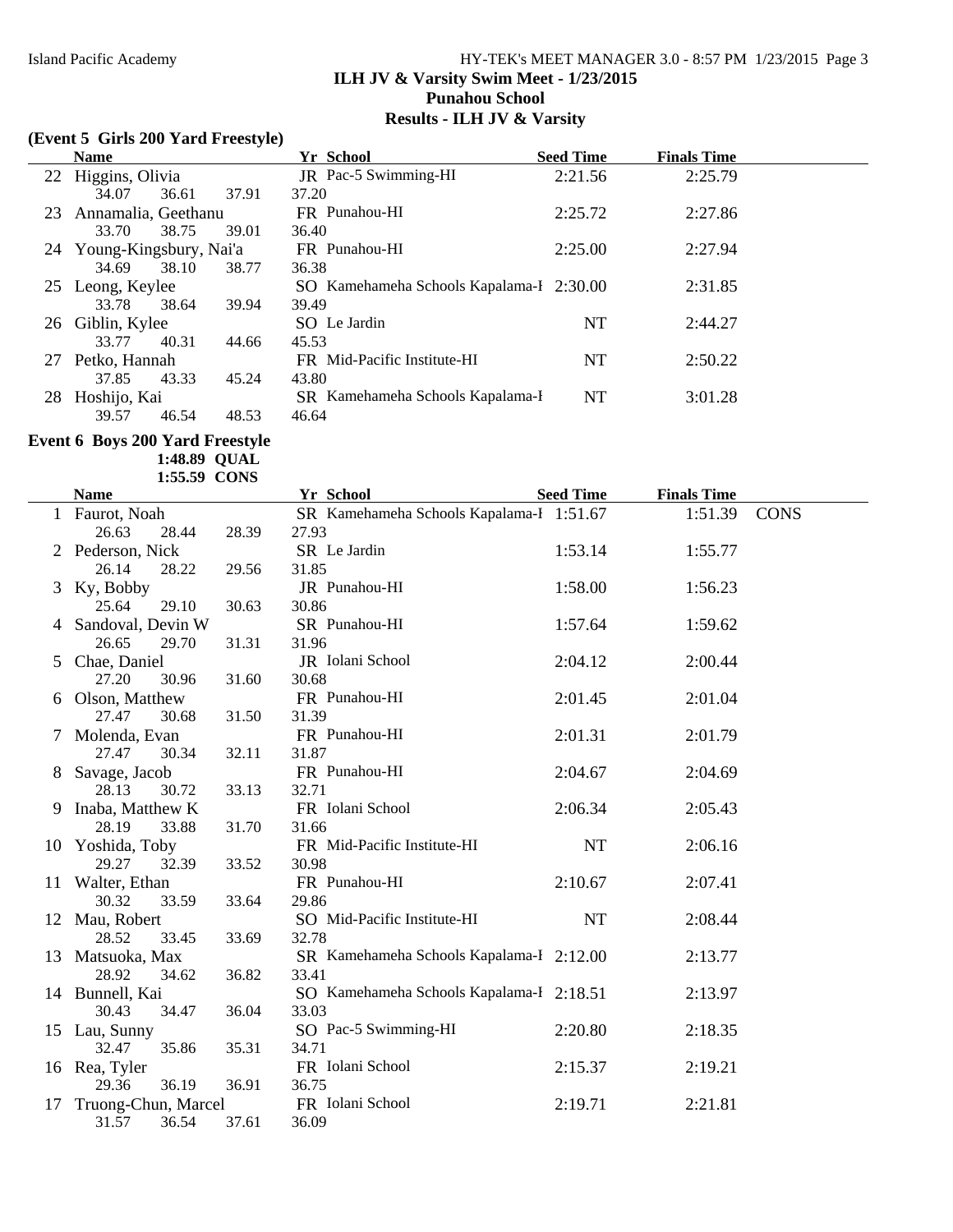## Island Pacific Academy HY-TEK's MEET MANAGER 3.0 - 8:57 PM 1/23/2015 Page 4 **ILH JV & Varsity Swim Meet - 1/23/2015 Punahou School Results - ILH JV & Varsity**

# **(Event 6 Boys 200 Yard Freestyle)**

|              | <b>Name</b>                             |                | Yr School                                | <b>Seed Time</b> | <b>Finals Time</b> |  |
|--------------|-----------------------------------------|----------------|------------------------------------------|------------------|--------------------|--|
|              | 18 Hisanaga, Trevor<br>42.02<br>34.21   | 46.68<br>46.32 | SO Punahou-HI                            | 2:47.05          | 2:49.23            |  |
|              | Event 7 Girls 100 Yard IM               |                |                                          |                  |                    |  |
|              | <b>Name</b>                             |                | Yr School                                | <b>Seed Time</b> | <b>Finals Time</b> |  |
|              | 1 Harder, Anna<br>32.46<br>35.83        |                | SO Pac-5 Swimming-HI                     | 1:09.48          | 1:08.29            |  |
|              | 2 Uy, Lailan K<br>33.05<br>37.14        |                | FR Kamehameha Schools Kapalama-I 1:13.24 |                  | 1:10.19            |  |
|              | 3 Ledesma, Anuhea<br>31.95<br>39.14     |                | FR Punahou-HI                            | 1:11.68          | 1:11.09            |  |
|              | 4 Mash, Halia<br>33.14<br>40.07         |                | JR Punahou-HI                            | 1:14.00          | 1:13.21            |  |
| 5            | Jim, Maile<br>34.22<br>39.72            |                | FR Punahou-HI                            | 1:12.93          | 1:13.94            |  |
| <sub>0</sub> | Yamashita, Shaina<br>34.20<br>40.24     |                | SO Iolani School                         | 1:14.91          | 1:14.44            |  |
|              | Garcia, Chloe<br>33.72<br>40.82         |                | JR Iolani School                         | 1:15.64          | 1:14.54            |  |
| 8            | Kimata, Anna<br>34.41<br>40.40          |                | FR Punahou-HI                            | 1:13.88          | 1:14.81            |  |
| 9.           | Chang, Aya L<br>35.19<br>40.39          |                | FR Kamehameha Schools Kapalama-I 1:19.60 |                  | 1:15.58            |  |
|              | 10 Iaukea, Malama<br>35.12<br>41.63     |                | SO Punahou-HI                            | 1:16.45          | 1:16.75            |  |
| 11           | Rhee, Isabelle                          |                | FR Punahou-HI                            | 1:18.89          | 1:17.39            |  |
|              | 12 Jones, Nathalie<br>34.99<br>43.07    |                | SO Punahou-HI                            | 1:18.40          | 1:18.06            |  |
| 13           | Ross, Caroline<br>36.49<br>41.91        |                | SO Pac-5 Swimming-HI                     | 1:20.00          | 1:18.40            |  |
|              | 14 Hawk, Maddie<br>35.76<br>42.92       |                | SO Iolani School                         | 1:23.00          | 1:18.68            |  |
|              | 15 Choo Loy, Isabella<br>38.67<br>42.00 |                | FR Punahou-HI                            | 1:21.68          | 1:20.67            |  |
| 16           | Johnson, Rachael<br>40.29<br>40.55      |                | FR Punahou-HI                            | 1:24.40          | 1:20.84            |  |
| 17           | Padia, Nicole<br>39.42 41.88            |                | JR Iolani School                         | 1:25.33          | 1:21.30            |  |
| 18           | Tamaribuchi, Kylie M<br>36.51<br>45.20  |                | FR Kamehameha Schools Kapalama-I 1:23.97 |                  | 1:21.71            |  |
|              | 19 Vassalli, Marilena<br>37.74<br>45.63 |                | FR Mid-Pacific Institute-HI              | NT               | 1:23.37            |  |
| 20           | Benesh, Nina<br>42.07<br>44.18          |                | SO Iolani School                         | 1:26.54          | 1:26.25            |  |
| 21           | Johnson, Taylor<br>41.67<br>49.05       |                | FR Mid-Pacific Institute-HI              | NT               | 1:30.72            |  |
| 22           | Dunn, Jessie K<br>43.41<br>50.45        |                | FR Kamehameha Schools Kapalama-I 1:35.11 |                  | 1:33.86            |  |
|              | Mills, Olivia                           |                | JR Iolani School                         | 1:30.00          | DQ                 |  |
| ---          | Takaesu, Leia<br>36.07<br>42.13         |                | FR Pac-5 Swimming-HI                     | 1:20.00          | <b>DQ</b>          |  |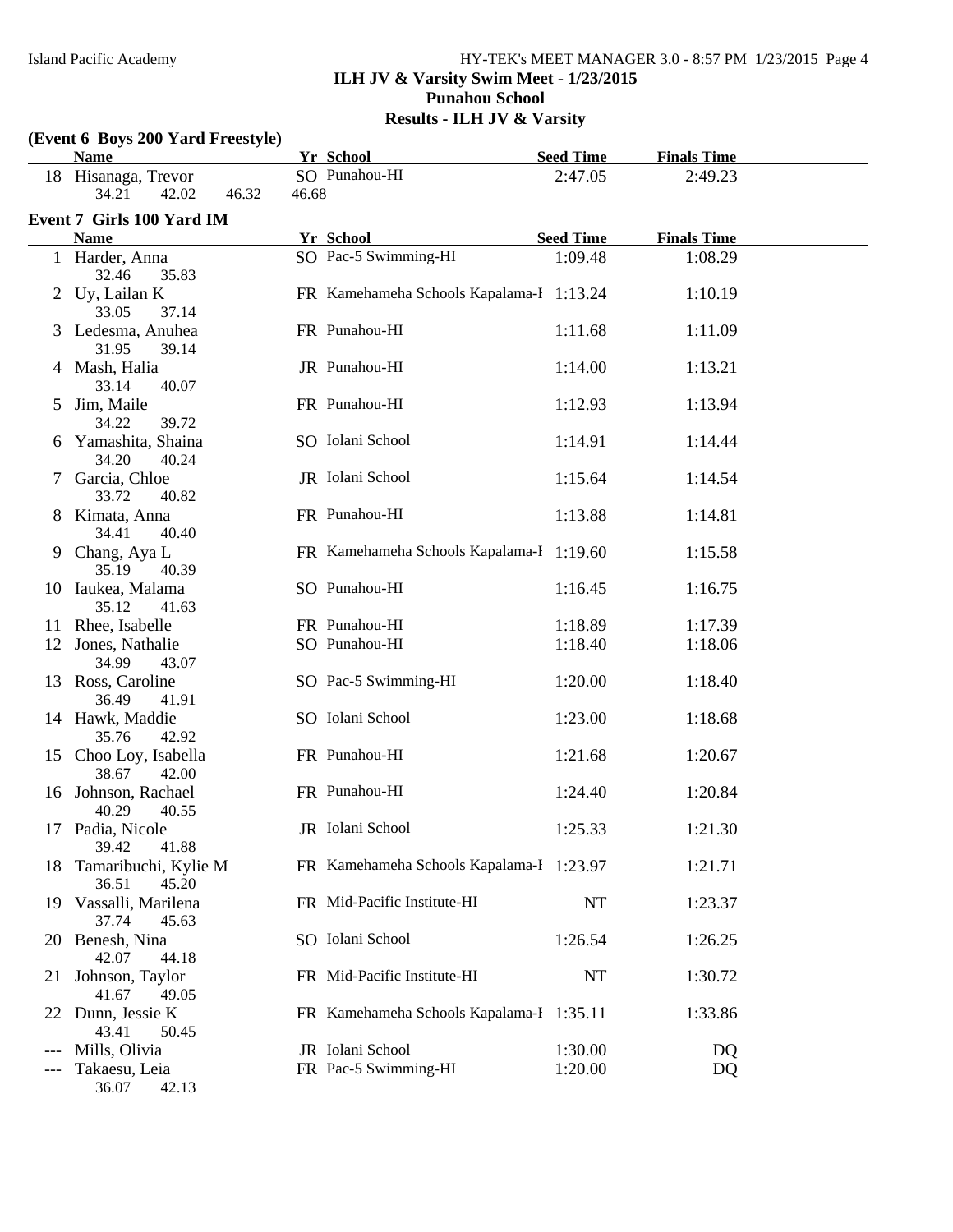# Island Pacific Academy HY-TEK's MEET MANAGER 3.0 - 8:57 PM 1/23/2015 Page 5 **ILH JV & Varsity Swim Meet - 1/23/2015 Punahou School Results - ILH JV & Varsity**

### **Event 8 Boys 100 Yard IM**

|     | <b>Name</b>                          | Yr School                                | <b>Seed Time</b> | <b>Finals Time</b> |  |
|-----|--------------------------------------|------------------------------------------|------------------|--------------------|--|
|     | Jun, Amos J<br>28.02<br>32.49        | FR Iolani School                         | 1:02.33          | 1:00.51            |  |
|     | Shibata, Elliot<br>28.35<br>34.52    | SO Punahou-HI                            | 1:06.12          | 1:02.87            |  |
| 3   | Edwards, Khalil<br>31.37<br>33.57    | SO Punahou-HI                            | 1:05.77          | 1:04.94            |  |
| 4   | Taylor, Luke<br>30.82<br>35.92       | SO Punahou-HI                            | 1:08.80          | 1:06.74            |  |
| 5   | Miyashiro, Zen<br>30.58<br>36.21     | FR Iolani School                         | 1:07.19          | 1:06.79            |  |
| 6   | Giangarra, Jeremy<br>31.03<br>36.63  | FR Punahou-HI                            | 1:07.09          | 1:07.66            |  |
|     | Mcklinlay, Kenneth<br>32.69<br>35.27 | FR Iolani School                         | 1:09.27          | 1:07.96            |  |
| 8   | Park, Brian<br>32.01<br>36.13        | FR Punahou-HI                            | 1:07.87          | 1:08.14            |  |
|     | 9 Pentland, James<br>33.13<br>37.64  | FR Iolani School                         | 1:11.94          | 1:10.77            |  |
| 10  | Young, Neo<br>38.38<br>32.87         | SO Punahou-HI                            | 1:12.37          | 1:11.25            |  |
| 11. | Quakenbush, Andrew<br>1:17.93        | JR Mid-Pacific Institute-HI              | NT               | 1:17.93            |  |
| 12  | Torres-deSa, Teava<br>36.75<br>41.42 | SO Punahou-HI                            | 1:17.64          | 1:18.17            |  |
|     | Nakamura, Trey A<br>35.55<br>40.94   | SO Kamehameha Schools Kapalama-I 1:15.00 |                  | DQ                 |  |

#### **Event 9 Girls 200 Yard IM 2:18.19 QUAL 2:24.29 CONS**

|    | Name                |       |       | Yr School                   | <b>Seed Time</b> | <b>Finals Time</b> |             |
|----|---------------------|-------|-------|-----------------------------|------------------|--------------------|-------------|
|    | Foster, Lia         |       |       | SO Punahou-HI               | 2:18.00          | 2:10.80            | <b>QUAL</b> |
|    | 27.46               | 32.70 | 39.36 | 31.28                       |                  |                    |             |
|    | Walton, Rebecca     |       |       | SR Mid-Pacific Institute-HI | NT               | 2:16.00            | <b>QUAL</b> |
|    | 28.92               | 35.85 | 39.61 | 31.62                       |                  |                    |             |
| 3  | Migliorato, Saki B  |       |       | <b>JR</b> Punahou-HI        | 2:20.44          | 2:22.10            | <b>CONS</b> |
|    | 31.16               | 37.20 | 42.09 | 31.65                       |                  |                    |             |
|    | Myatt, Serena H     |       |       | SO Iolani School            | 2:25.00          | 2:24.15            | <b>CONS</b> |
|    | 30.28               | 37.21 | 45.42 | 31.24                       |                  |                    |             |
| 5  | Meister, Madison    |       |       | SO Punahou-HI               | 2:33.00          | 2:24.40            |             |
|    | 31.28               | 37.66 | 43.24 | 32.22                       |                  |                    |             |
|    | 6 Hasegawa, Susan M |       |       | FR Iolani School            | 2:23.00          | 2:24.83            |             |
|    | 29.18               | 36.63 | 43.98 | 35.04                       |                  |                    |             |
|    | 7 Peralta, Taylor   |       |       | JR Pac-5 Swimming-HI        | 2:15.00          | 2:25.06            |             |
|    | 30.51               | 35.69 | 43.26 | 35.60                       |                  |                    |             |
| 8  | Mitchell, Abigail   |       |       | FR Le Jardin                | 2:25.39          | 2:25.40            |             |
|    | 32.04               | 38.99 | 40.72 | 33.65                       |                  |                    |             |
| 9. | Yamashita, Kyla     |       |       | FR Iolani School            | 2:26.91          | 2:27.96            |             |
|    | 33.02               | 36.53 | 41.86 | 36.55                       |                  |                    |             |
| 10 | Park, Lucy          |       |       | SO Iolani School            | 2:25.00          | 2:30.47            |             |
|    | 33.06               | 36.73 | 45.85 | 34.83                       |                  |                    |             |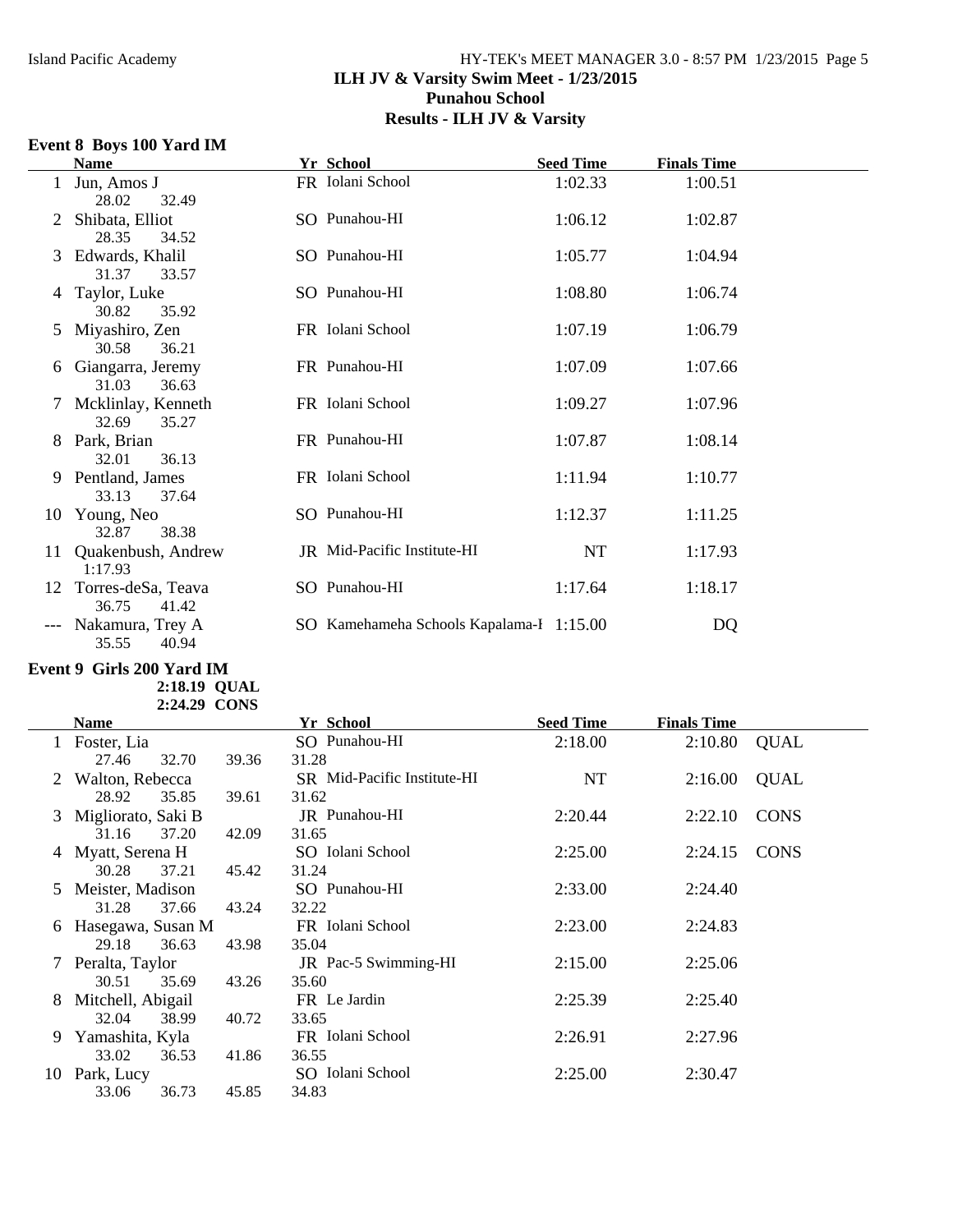# Island Pacific Academy HY-TEK's MEET MANAGER 3.0 - 8:57 PM 1/23/2015 Page 6 **ILH JV & Varsity Swim Meet - 1/23/2015 Punahou School Results - ILH JV & Varsity**

# **(Event 9 Girls 200 Yard IM)**

|    | <b>Name</b>           |                | Yr School                                | <b>Seed Time</b> | <b>Finals Time</b> |  |
|----|-----------------------|----------------|------------------------------------------|------------------|--------------------|--|
| 11 | Sonson, Hailey        |                | SO Punahou-HI                            | 2:35.00          | 2:33.95            |  |
|    | 32.81<br>40.73        | 1:20.41        |                                          |                  |                    |  |
| 12 | Sato, Rhiann M        |                | SR Punahou-HI                            | 2:39.82          | 2:34.16            |  |
|    | 40.60<br>33.62        | 1:19.94        |                                          |                  |                    |  |
|    | 13 Nakashima, Lauryn  |                | JR Pac-5 Swimming-HI                     | 2:30.00          | 2:34.55            |  |
|    | 31.90<br>38.67        | 37.44<br>46.54 |                                          |                  |                    |  |
|    | 14 Isono, Keilee      |                | FR Punahou-HI                            | 2:34.64          | 2:34.76            |  |
|    | 36.33<br>37.53        | 34.48<br>46.42 |                                          |                  |                    |  |
| 15 | Fong, Saige           |                | SO Iolani School                         | 2:35.51          | 2:35.53            |  |
|    | 34.99<br>39.30        | 36.32<br>44.92 |                                          |                  |                    |  |
| 16 | Brandes, Isabella     |                | JR Iolani School                         | 2:45.00          | 2:41.12            |  |
|    | 35.46<br>43.08        | 47.94<br>34.64 |                                          |                  |                    |  |
| 17 | McTigue, Kaya         |                | SO Mid-Pacific Institute-HI              | NT               | 2:41.28            |  |
|    | 33.95<br>41.15        | 37.37<br>48.81 |                                          |                  |                    |  |
|    | 18 Quiamzon, Courtney |                | JR Kamehameha Schools Kapalama-I 2:48.56 |                  | 2:43.18            |  |
|    | 34.28<br>41.58        | 51.03<br>36.29 |                                          |                  |                    |  |
| 19 | Kraatz, Julia         |                | SO Iolani School                         | 2:40.00          | 2:43.43            |  |
|    | 40.86<br>34.29        | 36.75<br>51.53 |                                          |                  |                    |  |
| 20 | Kim, Jenna K          |                | FR Kamehameha Schools Kapalama-I 2:45.00 |                  | 2:51.48            |  |
|    | 38.41<br>42.03        | 37.60<br>53.44 |                                          |                  |                    |  |
| 21 | Kimura, Michelle      |                | JR Iolani School                         | 2:50.00          | 3:00.24            |  |
|    | 37.05<br>46.00        | 55.03<br>42.16 |                                          |                  |                    |  |
| 22 | Kahapea-Aquino, Kaulu |                | SR Kamehameha Schools Kapalama-I 3:05.00 |                  | 3:09.92            |  |
|    | 37.91<br>47.92        | 56.85<br>47.24 |                                          |                  |                    |  |

# **Event 10 Boys 200 Yard IM**

**2:05.89 QUAL 2:13.69 CONS**

|    | <b>Name</b>         |       |       | Yr School                   | <b>Seed Time</b> | <b>Finals Time</b> |             |
|----|---------------------|-------|-------|-----------------------------|------------------|--------------------|-------------|
|    | 1 Lee, Sung Je      |       |       | SO Iolani School            | 1:58.83          | 2:01.75            | <b>QUAL</b> |
|    | 24.89               | 30.92 | 36.51 | 29.43                       |                  |                    |             |
| 2  | Hayakawa, Allen     |       |       | FR Mid-Pacific Institute-HI | NT               | 2:07.94            | <b>CONS</b> |
|    | 27.21               | 33.08 | 39.10 | 28.55                       |                  |                    |             |
|    | 3 Fukumoto, Evan    |       |       | SO Punahou-HI               | 2:09.04          | 2:08.59            | <b>CONS</b> |
|    | 27.21               | 34.20 | 35.76 | 31.42                       |                  |                    |             |
| 4  | Toy, Joshua K       |       |       | JR Punahou-HI               | 2:12.89          | 2:13.62            | <b>CONS</b> |
|    | 27.21               | 33.86 | 41.48 | 31.07                       |                  |                    |             |
| 5. | Somlak, Calien      |       |       | SO Punahou-HI               | 2:14.18          | 2:15.94            |             |
|    | 29.12               | 33.01 | 42.50 | 31.31                       |                  |                    |             |
|    | Inouye, Christopher |       |       | SO Punahou-HI               | 2:28.47          | 2:21.25            |             |
|    | 31.39               | 37.21 | 39.71 | 32.94                       |                  |                    |             |
| 7  | Barton, Nate        |       |       | FR Le Jardin                | NT               | 2:24.58            |             |
|    | 31.09               | 35.22 | 46.22 | 32.05                       |                  |                    |             |
| 8  | Labaczewski, Andy   |       |       | JR Island Pacific Academy   | 2:22.48          | 2:24.63            |             |
|    | 30.45               | 37.18 | 43.24 | 33.76                       |                  |                    |             |
| 9  | Huffman, Kai        |       |       | FR Mid-Pacific Institute-HI | NT               | 2:24.70            |             |
|    | 30.64               | 38.05 | 44.09 | 31.92                       |                  |                    |             |
| 10 | Liu, Kevin          |       |       | JR Iolani School            | 2:20.00          | 2:26.35            |             |
|    | 30.03               | 37.98 | 42.62 | 35.72                       |                  |                    |             |
| 11 | Miyamoto, Clark     |       |       | FR Mid-Pacific Institute-HI | NT               | 2:26.70            |             |
|    | 30.36               | 39.40 | 41.44 | 35.50                       |                  |                    |             |
|    | 12 Marchant, James  |       |       | JR Mid-Pacific Institute-HI | NT               | 2:27.68            |             |
|    | 31.31               | 39.93 | 44.66 | 31.78                       |                  |                    |             |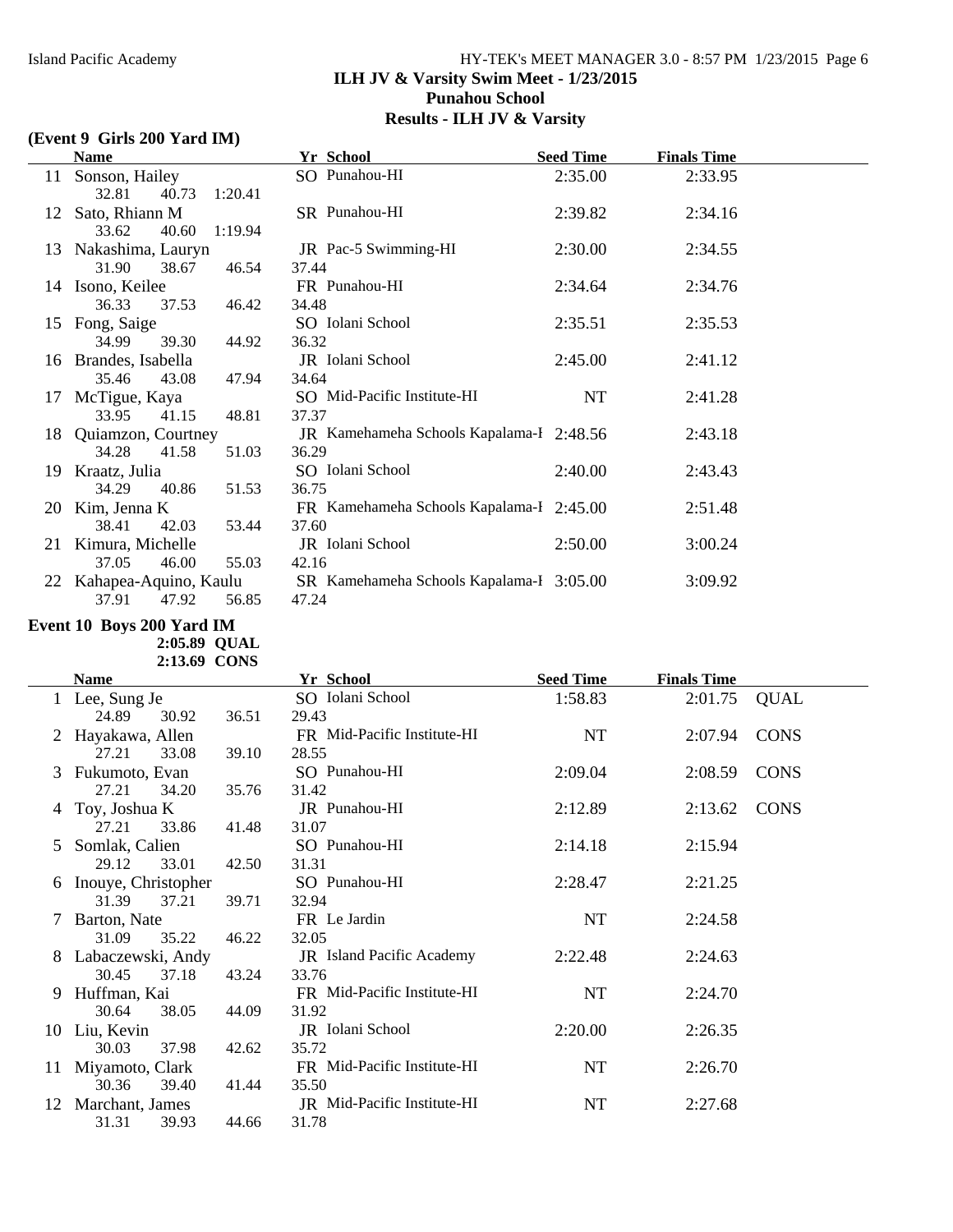**(Event 10 Boys 200 Yard IM)**

## Island Pacific Academy HY-TEK's MEET MANAGER 3.0 - 8:57 PM 1/23/2015 Page 7 **ILH JV & Varsity Swim Meet - 1/23/2015 Punahou School Results - ILH JV & Varsity**

# **Name Seed Time Seed Time Finals Time** 13 Kiessling, Rainer SO Punahou-HI 2:35.85 2:29.92 32.32 39.39 43.35 34.86 --- Kiyotoki, Aaron SR Mid-Pacific Institute-HI 2:16.08 DQ<br>28.79 37.47 39.94 30.87 28.79 37.47 39.94 30.87 **Event 11 Girls 50 Yard Freestyle 25.39 QUAL 26.39 CONS Name Seed Time Seed Time Finals Time** 1 Fricke, Kelly E 25.45 CONS 2 Dunn, Natassia 25.56 CONS JR Punahou-HI 25.40 3 Choy, Emma Z SR Punahou-HI 25.65 25.63 CONS 4 Kimura, Sydney 25.94 CONS SR Iolani School 25.90 5 McQuaid, Gayla 26.15 SR Mid-Pacific Institute-HI 26.44 26.15 CONS 6 Ippongi, Kayla 26.21 CONS SR Pac-5 Swimming-HI 25.74 7 Lui, Inie SO Mid-Pacific Institute-HI 26.72 26.48 8 Halemano, Nicole **19 FR Punahou-HI** 27.00 26.89 9 Hamamoto, Tiana 27.08 FR Punahou-HI 27.64 10 Nakata, Kylee 27.22 SO Kamehameha Schools Kapalama-H 27.29 11 Kaui, Maliana K 19 JR Kamehameha Schools Kapalama-H 26.28 27.24<br>12 Miller, Marissa SO Punahou-HI 28.01 27.87 12 Miller, Marissa 27.87 SO Punahou-HI 28.01 13 Tuttle, Nanea Z SR Punahou-HI 27.65 27.92 14 McDonald, Kiana 28.02 SO Le Jardin 27.96 28.02

|                       |                                     | 28.64                                                                                                                                                                                                                                                                                                                                                                                                                                                                                                                                                                                                                                                                                         | 28.18 |
|-----------------------|-------------------------------------|-----------------------------------------------------------------------------------------------------------------------------------------------------------------------------------------------------------------------------------------------------------------------------------------------------------------------------------------------------------------------------------------------------------------------------------------------------------------------------------------------------------------------------------------------------------------------------------------------------------------------------------------------------------------------------------------------|-------|
| Damazo, Katia         |                                     | 29.00                                                                                                                                                                                                                                                                                                                                                                                                                                                                                                                                                                                                                                                                                         | 28.18 |
| Sasaki, Kriston       |                                     | 29.08                                                                                                                                                                                                                                                                                                                                                                                                                                                                                                                                                                                                                                                                                         | 28.26 |
| Rosa Grace, Kaianalii |                                     | 28.07                                                                                                                                                                                                                                                                                                                                                                                                                                                                                                                                                                                                                                                                                         | 28.29 |
| Iaukea, Malama        |                                     | 28.58                                                                                                                                                                                                                                                                                                                                                                                                                                                                                                                                                                                                                                                                                         | 28.43 |
| Shimabuku, Paige      |                                     | 29.50                                                                                                                                                                                                                                                                                                                                                                                                                                                                                                                                                                                                                                                                                         | 28.71 |
| Leong, Keylee         |                                     | 28.87                                                                                                                                                                                                                                                                                                                                                                                                                                                                                                                                                                                                                                                                                         | 28.74 |
| Lai, Priscilla        |                                     | NT                                                                                                                                                                                                                                                                                                                                                                                                                                                                                                                                                                                                                                                                                            | 28.88 |
| Ikeda, Kylie          |                                     | NT                                                                                                                                                                                                                                                                                                                                                                                                                                                                                                                                                                                                                                                                                            | 28.95 |
| McClendon, Madison    |                                     | 29.17                                                                                                                                                                                                                                                                                                                                                                                                                                                                                                                                                                                                                                                                                         | 29.15 |
| Aloiau-Hose, Kayla    |                                     | 31.15                                                                                                                                                                                                                                                                                                                                                                                                                                                                                                                                                                                                                                                                                         | 29.24 |
| Hawk, Kelly           |                                     | 29.74                                                                                                                                                                                                                                                                                                                                                                                                                                                                                                                                                                                                                                                                                         | 29.32 |
| Dwight, Malina        |                                     | 29.00                                                                                                                                                                                                                                                                                                                                                                                                                                                                                                                                                                                                                                                                                         | 29.42 |
| Viarnes, Nora         |                                     | 29.28                                                                                                                                                                                                                                                                                                                                                                                                                                                                                                                                                                                                                                                                                         | 29.49 |
| Fisher, Ashley        |                                     | 31.48                                                                                                                                                                                                                                                                                                                                                                                                                                                                                                                                                                                                                                                                                         | 29.75 |
| McTigue, Kaya         |                                     | 30.07                                                                                                                                                                                                                                                                                                                                                                                                                                                                                                                                                                                                                                                                                         | 29.86 |
| Ross, Caroline        |                                     | 29.95                                                                                                                                                                                                                                                                                                                                                                                                                                                                                                                                                                                                                                                                                         | 29.95 |
| Giblin, Kylee         |                                     | 31.20                                                                                                                                                                                                                                                                                                                                                                                                                                                                                                                                                                                                                                                                                         | 30.46 |
| Chu, Monica           |                                     | 30.46                                                                                                                                                                                                                                                                                                                                                                                                                                                                                                                                                                                                                                                                                         | 30.48 |
| Rhee, Isabelle        |                                     | 30.67                                                                                                                                                                                                                                                                                                                                                                                                                                                                                                                                                                                                                                                                                         | 30.99 |
| Kuwamoto, Alyssa      |                                     | 31.88                                                                                                                                                                                                                                                                                                                                                                                                                                                                                                                                                                                                                                                                                         | 31.88 |
| Cable, Devon          |                                     | 31.63                                                                                                                                                                                                                                                                                                                                                                                                                                                                                                                                                                                                                                                                                         | 32.26 |
| Petko, Hannah         |                                     | 33.26                                                                                                                                                                                                                                                                                                                                                                                                                                                                                                                                                                                                                                                                                         | 32.51 |
| Vassalli, Marilena    |                                     | 31.09                                                                                                                                                                                                                                                                                                                                                                                                                                                                                                                                                                                                                                                                                         | 32.92 |
| Johnson, Taylor       |                                     | NT                                                                                                                                                                                                                                                                                                                                                                                                                                                                                                                                                                                                                                                                                            | 33.25 |
|                       | Dedrick, Laakea L<br>$*15$<br>$*15$ | FR Kamehameha Schools Kapalama-I<br>JR Kamehameha Schools Kapalama-I<br>JR Mid-Pacific Institute-HI<br>FR Pac-5 Swimming-HI<br>SO Punahou-HI<br>JR Iolani School<br>SO Kamehameha Schools Kapalama-I<br>FR Mid-Pacific Institute-HI<br>JR Mid-Pacific Institute-HI<br>JR Le Jardin<br>SO Kamehameha Schools Kapalama-I<br>SR Iolani School<br>SO Kamehameha Schools Kapalama-I<br>JR Mid-Pacific Institute-HI<br>SO Pac-5 Swimming-HI<br>SO Mid-Pacific Institute-HI<br>SO Pac-5 Swimming-HI<br>SO Le Jardin<br>JR Hanalani Schools<br>FR Punahou-HI<br>JR Pac-5 Swimming-HI<br>JR Iolani School<br>FR Mid-Pacific Institute-HI<br>FR Mid-Pacific Institute-HI<br>FR Mid-Pacific Institute-HI |       |

- 40 Strait, Miya SO Pac-5 Swimming-HI 33.28 33.99
- 41 Tsuneyoshi, Haley 34.66 FR Kamehameha Schools Kapalama-H 36.25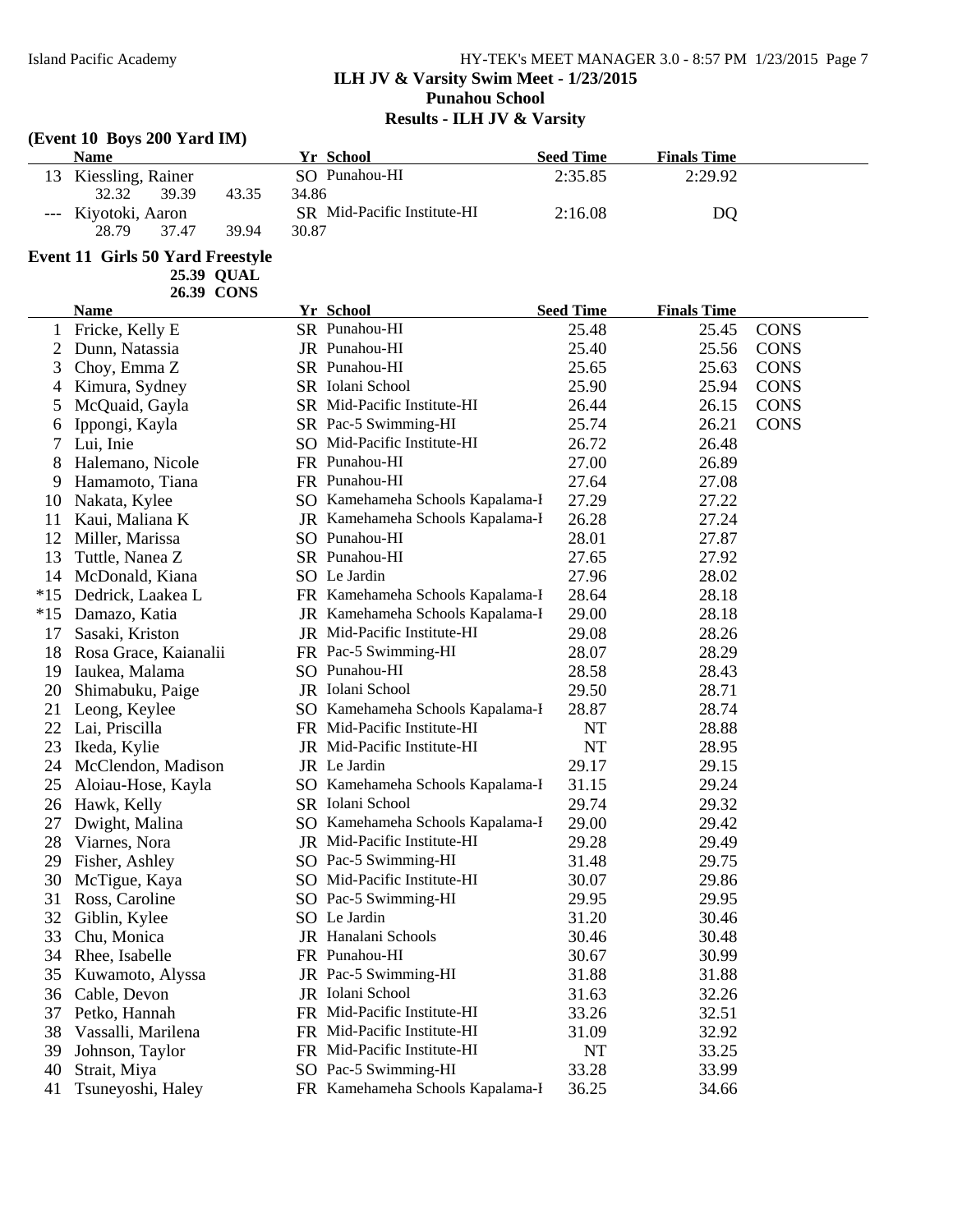## Island Pacific Academy HY-TEK's MEET MANAGER 3.0 - 8:57 PM 1/23/2015 Page 8 **ILH JV & Varsity Swim Meet - 1/23/2015 Punahou School Results - ILH JV & Varsity**

## **Event 12 Boys 50 Yard Freestyle**

| <b>22.99 QUAL</b> |
|-------------------|
| 23.59 CONS        |

|      | <b>Name</b>        | <b>Yr School</b>                 | <b>Seed Time</b> | <b>Finals Time</b> |             |
|------|--------------------|----------------------------------|------------------|--------------------|-------------|
|      | Lileikis, Aukai    | SO Punahou-HI                    | 21.06            | 21.10              | <b>QUAL</b> |
|      | Vieira, Kekoa M    | JR Punahou-HI                    | 23.11            | 22.91              | <b>QUAL</b> |
| 3    | Chae, Daniel       | JR Iolani School                 | 23.67            | 23.13              | <b>CONS</b> |
| 4    | Kea, Jr., David    | SR Kamehameha Schools Kapalama-I | 23.31            | 23.24              | <b>CONS</b> |
| 5    | Maruyama, Trevyn H | SR Iolani School                 | 23.27            | 23.31              | <b>CONS</b> |
| 6    | Hampton, Michael J | JR Punahou-HI                    | 22.96            | 23.37              | <b>CONS</b> |
| 7    | Kanamaru, Akira    | SR Mid-Pacific Institute-HI      | NT               | 23.80              |             |
| *8   | Kruse, Kaeo        | JR Kamehameha Schools Kapalama-I | 24.51            | 24.05              |             |
| $*8$ | Eng, Jacob         | JR Le Jardin                     | 23.93            | 24.05              |             |
| 10   | Gaughan, Jake      | FR Punahou-HI                    | 23.67            | 24.06              |             |
| 11   | Au, Hoano          | JR Kamehameha Schools Kapalama-I | 23.92            | 24.15              |             |
| 12   | Wo, Scotty N       | SR Iolani School                 | 24.33            | 24.31              |             |
| 13   | Lai, Alvin         | JR Punahou-HI                    | 28.00            | 24.58              |             |
| 14   | Roe, Kaikea        | SR Kamehameha Schools Kapalama-I | 24.52            | 24.72              |             |
| 15   | Lee, Albert        | JR Iolani School                 | 24.84            | 24.88              |             |
| 16   | Mau, Robert        | SO Mid-Pacific Institute-HI      | NT               | 25.43              |             |
| 17   | Fazio, Chaz        | FR Punahou-HI                    | 26.00            | 25.51              |             |
| 18   | Tabuyo, Alexander  | FR Punahou-HI                    | 25.76            | 26.00              |             |
| 19   | Machado, Noeau     | SR Kamehameha Schools Kapalama-I | 26.44            | 26.08              |             |
| 20   | Hifo, Tevita       | FR Punahou-HI                    | 27.51            | 27.18              |             |
| 21   | Rhee, Patrick      | SO Mid-Pacific Institute-HI      | NT               | 28.96              |             |
| 22   | Blake, Trevor      | JR Mid-Pacific Institute-HI      | 30.49            | 29.23              |             |
| 23   | Nunokawa, Noah     | SO Kamehameha Schools Kapalama-I | 27.91            | 29.25              |             |
| 24   | Hulsebosch, Daniel | SO Hanalani Schools              | 28.71            | 29.34              |             |
| 25   | Chun, Jonah        | SO Pac-5 Swimming-HI             | 28.60            | 30.01              |             |
| 26   | Spencer, Kihei     | SR Kamehameha Schools Kapalama-I | 33.94            | 32.57              |             |

#### **Event 13 Girls 100 Yard Butterfly 1:01.39 QUAL**

**1:07.29 CONS**

|      | <b>Name</b>                                        | Yr School                                | <b>Seed Time</b> | <b>Finals Time</b> |             |
|------|----------------------------------------------------|------------------------------------------|------------------|--------------------|-------------|
|      | Foster, Lia                                        | SO Punahou-HI                            | 59.19            | 58.29              | <b>QUAL</b> |
|      | 30.55<br>27.74<br>Hayakawa, Lena<br>30.68<br>27.92 | <b>SR</b> Mid-Pacific Institute-HI       | 58.48            | 58.60              | <b>QUAL</b> |
| 3    | Kauahi, Madison<br>32.90<br>27.91                  | SR Kamehameha Schools Kapalama-I 1:00.57 |                  | 1:00.81            | <b>QUAL</b> |
| 4    | Ippongi, Kayla<br>33.18<br>28.89                   | SR Pac-5 Swimming-HI                     | 1:01.53          | 1:02.07            | <b>CONS</b> |
| $*5$ | Nishida, Mikaela<br>32.99<br>29.18                 | SO Kamehameha Schools Kapalama-I 1:02.03 |                  | 1:02.17            | <b>CONS</b> |
| *5   | Balish, Maddie<br>33.42<br>28.75                   | SO Punahou-HI                            | 1:01.22          | 1:02.17            | <b>CONS</b> |
|      | Hasegawa, Susan M<br>34.50<br>29.44                | FR Iolani School                         | 1:03.21          | 1:03.94            | <b>CONS</b> |
| 8    | Pound, LeGrand<br>30.01<br>35.03                   | FR Pac-5 Swimming-HI                     | 1:00.00          | 1:05.04            | <b>CONS</b> |
| 9    | Lang, Ellisa<br>34.69<br>30.65                     | SO Punahou-HI                            | 1:05.70          | 1:05.34            | <b>CONS</b> |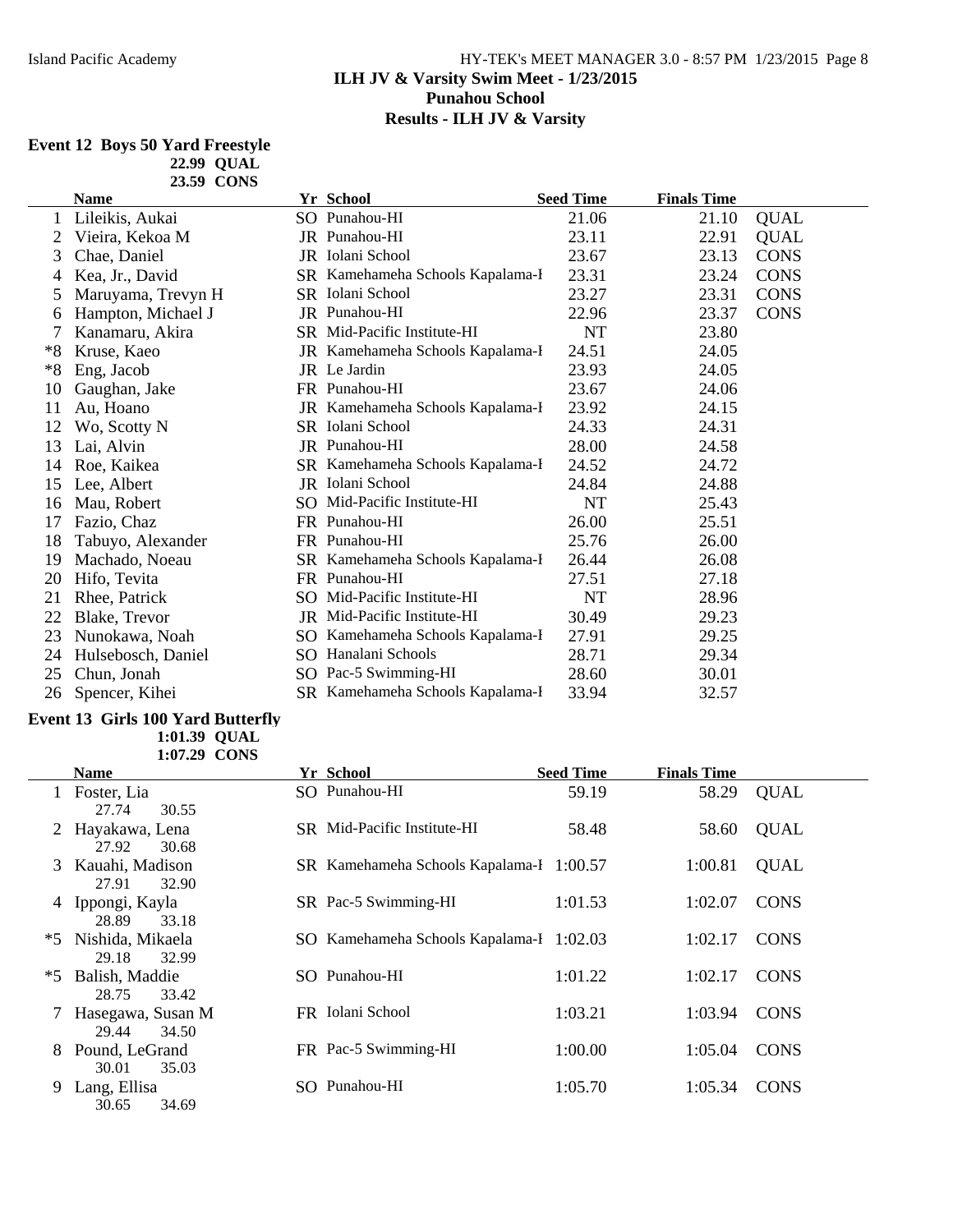# Island Pacific Academy HY-TEK's MEET MANAGER 3.0 - 8:57 PM 1/23/2015 Page 9 **ILH JV & Varsity Swim Meet - 1/23/2015 Punahou School Results - ILH JV & Varsity**

#### **(Event 13 Girls 100 Yard Butterfly)**

|    | <b>Name</b>         | Yr School                                | <b>Seed Time</b> | <b>Finals Time</b> |             |
|----|---------------------|------------------------------------------|------------------|--------------------|-------------|
|    | 10 Ki, Amanda       | FR Iolani School                         | 1:05.56          | 1:05.37            | <b>CONS</b> |
|    | 30.48<br>34.89      |                                          |                  |                    |             |
| 11 | Myatt, Serena H     | SO Iolani School                         | 1:05.00          | 1:06.66            | <b>CONS</b> |
|    | 35.89<br>30.77      |                                          |                  |                    |             |
| 12 | Parkin, Hannah      | <b>SR</b> Mid-Pacific Institute-HI       | NT               | 1:07.89            |             |
|    | 30.77<br>37.12      |                                          |                  |                    |             |
| 13 | McDonald, Kiana     | SO Le Jardin                             | 1:04.91          | 1:08.00            |             |
|    | 31.12<br>36.88      |                                          |                  |                    |             |
| 14 | Mansanas, Haley     | SO Le Jardin                             | NT               | 1:08.87            |             |
|    | 37.58<br>31.29      |                                          |                  |                    |             |
| 15 | Kaui, Maliana K     | JR Kamehameha Schools Kapalama-I 1:10.54 |                  | 1:09.72            |             |
|    | 31.45<br>38.27      |                                          |                  |                    |             |
| 16 | Sonson, Hailey      | SO Punahou-HI                            | 1:06.04          | 1:11.01            |             |
| 17 | Dwight, Malina      | SO Kamehameha Schools Kapalama-I 1:15.96 |                  | 1:14.71            |             |
|    | 40.54<br>34.17      |                                          |                  |                    |             |
| 18 | Annamalia, Geethanu | FR Punahou-HI                            | 1:17.45          | 1:17.57            |             |
|    | 35.32<br>42.25      |                                          |                  |                    |             |
| 19 | Benesh, Nina        | SO Iolani School                         | 1:21.00          | 1:30.21            |             |
|    | 40.60<br>49.61      |                                          |                  |                    |             |

# **Event 14 Boys 100 Yard Butterfly**

**56.49 QUAL 59.49 CONS**

|    | <b>Name</b>                          | Yr School                                | <b>Seed Time</b> | <b>Finals Time</b> |             |
|----|--------------------------------------|------------------------------------------|------------------|--------------------|-------------|
|    | Kaleoaloha, Kanoa<br>23.54<br>28.27  | SR Kamehameha Schools Kapalama-I         | 52.36            | 51.81              | <b>QUAL</b> |
|    | 2 Loui, Greg C<br>26.50<br>30.91     | SR Punahou-HI                            | 57.65            | 57.41              | <b>CONS</b> |
| 3  | Eng, Jacob<br>26.71<br>31.05         | JR Le Jardin                             | 58.06            | 57.76              | <b>CONS</b> |
| 4  | Wong, Aaron<br>27.76<br>30.29        | JR Pac-5 Swimming-HI                     | 1:00.00          | 58.05              | <b>CONS</b> |
| 5  | Libed, Braysen<br>27.70<br>31.30     | JR Kamehameha Schools Kapalama-I         | 58.87            | 59.00              | <b>CONS</b> |
|    | Fujiwara, Mykah Z<br>27.58<br>31.66  | SR Punahou-HI                            | 1:01.01          | 59.24              | <b>CONS</b> |
| 7  | Wong, Matthew<br>27.88<br>32.10      | SO Punahou-HI                            | 1:00.75          | 59.98              |             |
| 8  | Pederson, Nick<br>27.95<br>32.12     | SR Le Jardin                             | 58.10            | 1:00.07            |             |
| 9  | Soxpollard, Noah K<br>27.63<br>32.57 | SR Punahou-HI                            | 59.17            | 1:00.20            |             |
| 10 | Kruse, Kaeo<br>28.35<br>32.19        | JR Kamehameha Schools Kapalama-I 1:01.32 |                  | 1:00.54            |             |
| 11 | Boyer, Luke C<br>32.01<br>29.04      | JR Punahou-HI                            | 1:10.00          | 1:01.05            |             |
| 12 | Miyashiro, Zen<br>28.96<br>32.54     | FR Iolani School                         | 1:02.64          | 1:01.50            |             |
| 13 | Au, Hoano<br>28.82<br>35.56          | JR Kamehameha Schools Kapalama-I 1:05.84 |                  | 1:04.38            |             |
| 14 | Huffman, Kai<br>29.63<br>35.85       | FR Mid-Pacific Institute-HI              | 1:06.62          | 1:05.48            |             |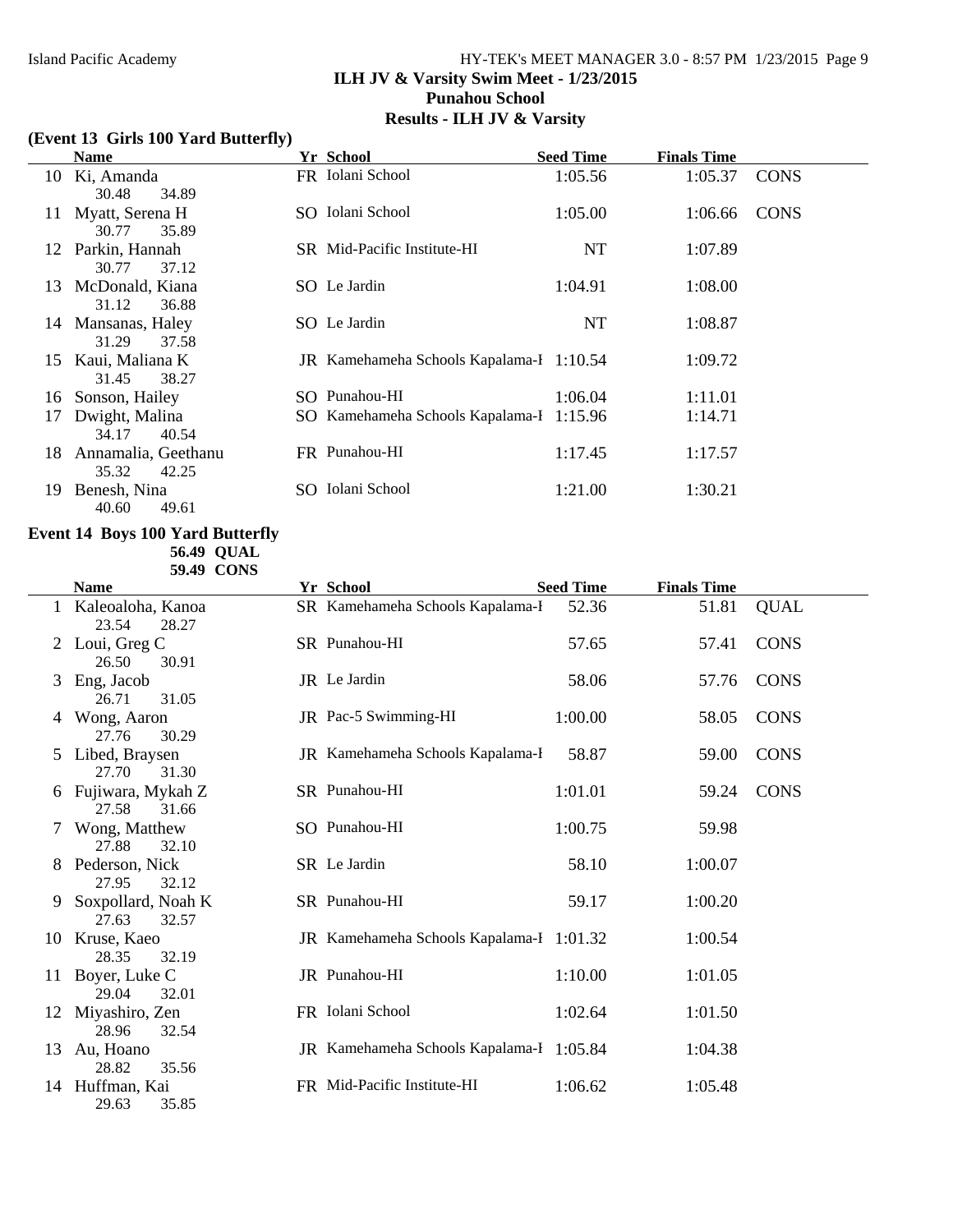## Island Pacific Academy HY-TEK's MEET MANAGER 3.0 - 8:57 PM 1/23/2015 Page 10 **ILH JV & Varsity Swim Meet - 1/23/2015 Punahou School Results - ILH JV & Varsity**

|       | (Event 14 Boys 100 Yard Butterfly)<br><b>Name</b>             | Yr School                        | <b>Seed Time</b> | <b>Finals Time</b> |             |
|-------|---------------------------------------------------------------|----------------------------------|------------------|--------------------|-------------|
|       | 15 Giangarra, Jeremy<br>32.06<br>36.88                        | FR Punahou-HI                    | 1:07.78          | 1:08.94            |             |
|       | Event 15 Girls 100 Yard Freestyle<br>55.59 QUAL<br>58.79 CONS |                                  |                  |                    |             |
|       | <b>Name</b>                                                   | <b>Yr School</b>                 | <b>Seed Time</b> | <b>Finals Time</b> |             |
|       | 1 Doyle, Clancy<br>27.27<br>27.88                             | JR Le Jardin                     | 55.72            | 55.15              | <b>QUAL</b> |
|       | 2 Kimura, Sydney<br>27.14<br>28.74                            | SR Iolani School                 | 56.39            | 55.88              | <b>CONS</b> |
|       | 3 Brennan, Cagla A<br>27.24<br>29.28                          | SO Iolani School                 | 56.58            | 56.52              | <b>CONS</b> |
|       | 4 Hopkins, Hiilani<br>27.35<br>29.44                          | SO Kamehameha Schools Kapalama-I | 55.75            | 56.79              | <b>CONS</b> |
|       | 5 Choy, Emma Z<br>26.84<br>30.17                              | SR Punahou-HI                    | 56.37            | 57.01              | <b>CONS</b> |
|       | 6 Machida, Kara<br>27.67<br>29.94                             | JR Punahou-HI                    | 56.58            | 57.61              | <b>CONS</b> |
|       | 7 McQuaid, Gayla<br>27.83<br>29.86                            | SR Mid-Pacific Institute-HI      | 57.74            | 57.69              | <b>CONS</b> |
|       | 8 Cooper, Alexandra M<br>27.24<br>30.47                       | SR Punahou-HI                    | 58.23            | 57.71              | <b>CONS</b> |
|       | 9 Migliorato, Saki B<br>28.29<br>29.59                        | JR Punahou-HI                    | 59.00            | 57.88              | <b>CONS</b> |
|       | 10 Fukada, Jacie<br>28.63<br>30.39                            | SR Iolani School                 | 58.79            | 59.02              |             |
|       | 11 Hamamoto, Tiana<br>30.60<br>28.60                          | FR Punahou-HI                    | 59.79            | 59.20              |             |
|       | 12 Peralta, Taylor<br>28.64<br>30.85                          | JR Pac-5 Swimming-HI             | 59.38            | 59.49              |             |
|       | 13 Lui, Inie<br>28.79<br>31.10                                | SO Mid-Pacific Institute-HI      | <b>NT</b>        | 59.89              |             |
|       | 14 Miller, Marissa<br>28.85<br>31.37                          | SO Punahou-HI                    | 1:00.75          | 1:00.22            |             |
| 15    | Tom, Sarah<br>31.40<br>28.89                                  | JR Le Jardin                     | 1:02.15          | 1:00.29            |             |
|       | 16 Garcia, Cheyenne<br>28.87<br>31.63                         | FR Pac-5 Swimming-HI             | 58.88            | 1:00.50            |             |
| $*17$ | Kim, Logan E<br>28.97<br>31.55                                | SR Iolani School                 | 1:00.37          | 1:00.52            |             |
| $*17$ | Kimata, Anna<br>29.45<br>31.07                                | FR Punahou-HI                    | 1:01.03          | 1:00.52            |             |
|       | 19 Lum, Sydney                                                | FR Punahou-HI                    | 1:03.22          | 1:01.17            |             |
|       | 20 Damazo, Katia<br>29.86<br>31.75                            | JR Kamehameha Schools Kapalama-I | 1:02.91          | 1:01.61            |             |
|       | 21 Lai, Priscilla<br>29.51<br>32.76                           | FR Mid-Pacific Institute-HI      | NT               | 1:02.27            |             |
|       | 22 Kojima, Hannah<br>29.49<br>33.15                           | SO Mid-Pacific Institute-HI      | 1:02.63          | 1:02.64            |             |
|       | 23 Kraatz, Julia<br>33.59<br>29.07                            | SO Iolani School                 | 1:02.52          | 1:02.66            |             |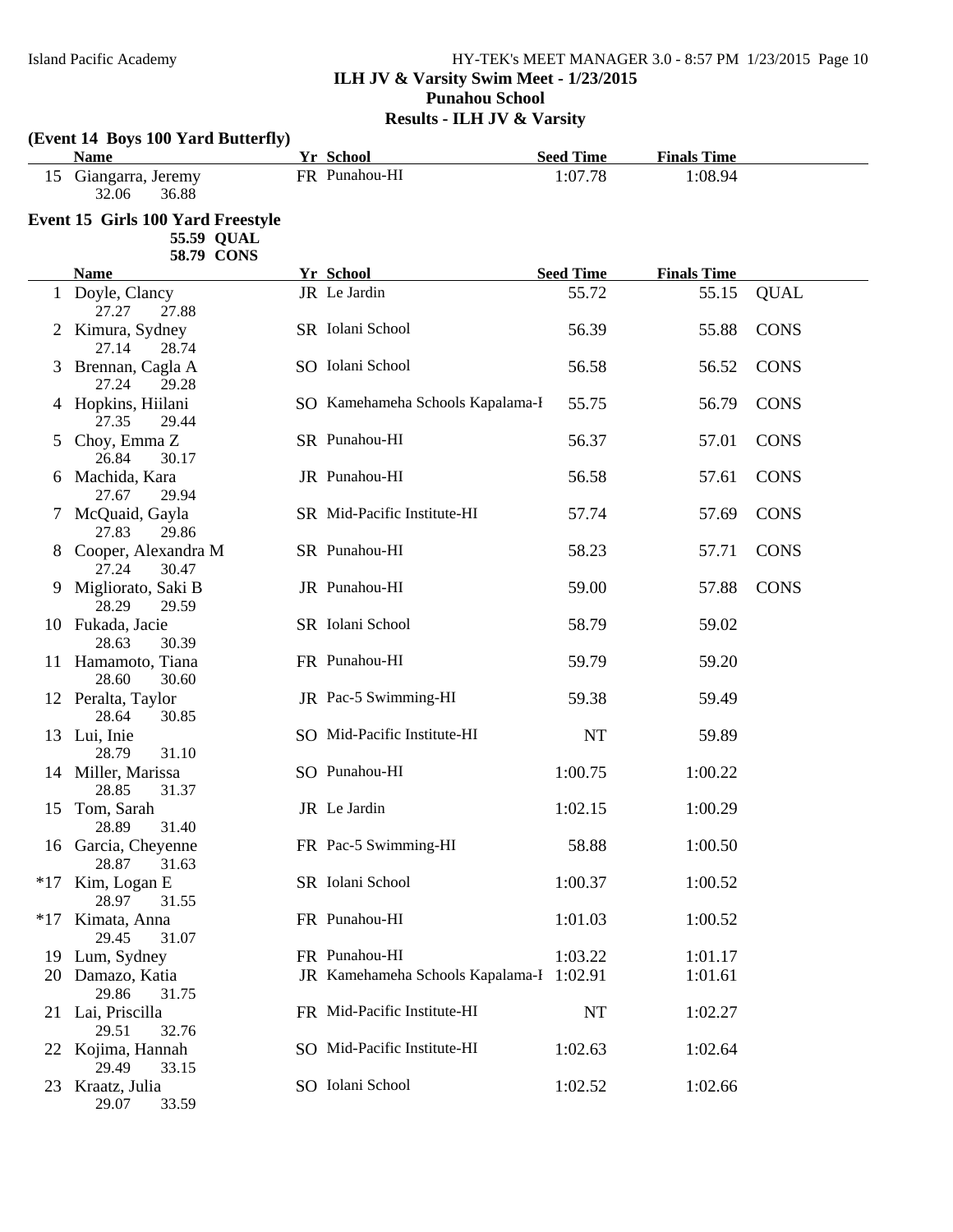### Island Pacific Academy HY-TEK's MEET MANAGER 3.0 - 8:57 PM 1/23/2015 Page 11 **ILH JV & Varsity Swim Meet - 1/23/2015 Punahou School Results - ILH JV & Varsity**

#### **(Event 15 Girls 100 Yard Freestyle)**

**52.29 CONS**

|    | <b>Name</b>                                           | <b>Yr School</b>                         | <b>Seed Time</b> | <b>Finals Time</b> |  |
|----|-------------------------------------------------------|------------------------------------------|------------------|--------------------|--|
|    | 24 Tuttle, Nanea Z<br>29.82<br>32.86                  | SR Punahou-HI                            | 1:02.68          | 1:02.68            |  |
| 25 | Sasaki, Kriston<br>29.93<br>33.14                     | JR Mid-Pacific Institute-HI              | 1:06.06          | 1:03.07            |  |
|    | 26 Quiamzon, Courtney<br>30.62<br>32.78               | JR Kamehameha Schools Kapalama-I 1:03.55 |                  | 1:03.40            |  |
| 27 | Story, Sydney<br>30.78<br>33.55                       | SO Kamehameha Schools Kapalama-I 1:04.78 |                  | 1:04.33            |  |
|    | 28 Ikeda, Kylie<br>30.99<br>34.13                     | JR Mid-Pacific Institute-HI              | 1:05.17          | 1:05.12            |  |
|    | 29 Takaesu, Leia<br>31.52<br>33.89                    | FR Pac-5 Swimming-HI                     | 1:06.55          | 1:05.41            |  |
|    | 30 St. Onge, Kiana<br>31.52<br>34.24                  | SR Kamehameha Schools Kapalama-I 1:11.54 |                  | 1:05.76            |  |
|    | 31 Kim, Jenna K<br>31.45<br>34.57                     | FR Kamehameha Schools Kapalama-I 1:09.56 |                  | 1:06.02            |  |
|    | 32 Higgins, Olivia<br>34.18<br>32.15                  | JR Pac-5 Swimming-HI                     | 1:05.69          | 1:06.33            |  |
|    | 33 McClendon, Madison<br>31.39<br>35.74               | JR Le Jardin                             | 1:07.51          | 1:07.13            |  |
|    | 34 Chu, Monica<br>32.36<br>36.05                      | JR Hanalani Schools                      | 1:08.29          | 1:08.41            |  |
|    | 35 Freitas, Anna V<br>34.85<br>37.01                  | JR Iolani School                         | 1:13.87          | 1:11.86            |  |
|    | 36 Nguyen, Arisa<br>39.81<br>36.26                    | SR Island Pacific Academy                | 1:17.05          | 1:16.07            |  |
|    | 37 Kahapea-Aquino, Kaulu<br>35.28<br>40.96            | SR Kamehameha Schools Kapalama-I 1:15.97 |                  | 1:16.24            |  |
|    | 38 Ellis, Hennessey<br>35.95<br>40.81                 | JR Kamehameha Schools Kapalama-I 1:15.71 |                  | 1:16.76            |  |
|    | 39 Hoshijo, Kai<br>36.42<br>41.97                     | SR Kamehameha Schools Kapalama-I 1:23.75 |                  | 1:18.39            |  |
|    | 40 Akiona, Kylie<br>36.12<br>42.85                    | FR Mid-Pacific Institute-HI              | 1:25.00          | 1:18.97            |  |
|    | 41 Mills, Olivia                                      | JR Iolani School                         | 1:23.16          | 1:22.41            |  |
|    | <b>Event 16 Boys 100 Yard Freestyle</b><br>50.39 QUAL |                                          |                  |                    |  |

**Name School Seed Time Finals Time** 1 Lileikis, Aukai SO Punahou-HI 45.47 45.66 QUAL 22.06 23.60 2 Lee, Sung Je SO Iolani School 48.66 49.48 QUAL 23.53 25.95 3 Maruyama, Trevyn H 5R Iolani School 53.21 50.30 QUAL 24.40 25.90 4 Hampton, Michael J JR Punahou-HI 50.40 50.88 CONS 24.08 26.80 5 Sloan, Dawson 50 Mid-Pacific Institute-HI 52.35 51.42 CONS 24.56 26.86 6 Hayakawa, Allen FR Mid-Pacific Institute-HI NT 51.51 CONS 24.97 26.54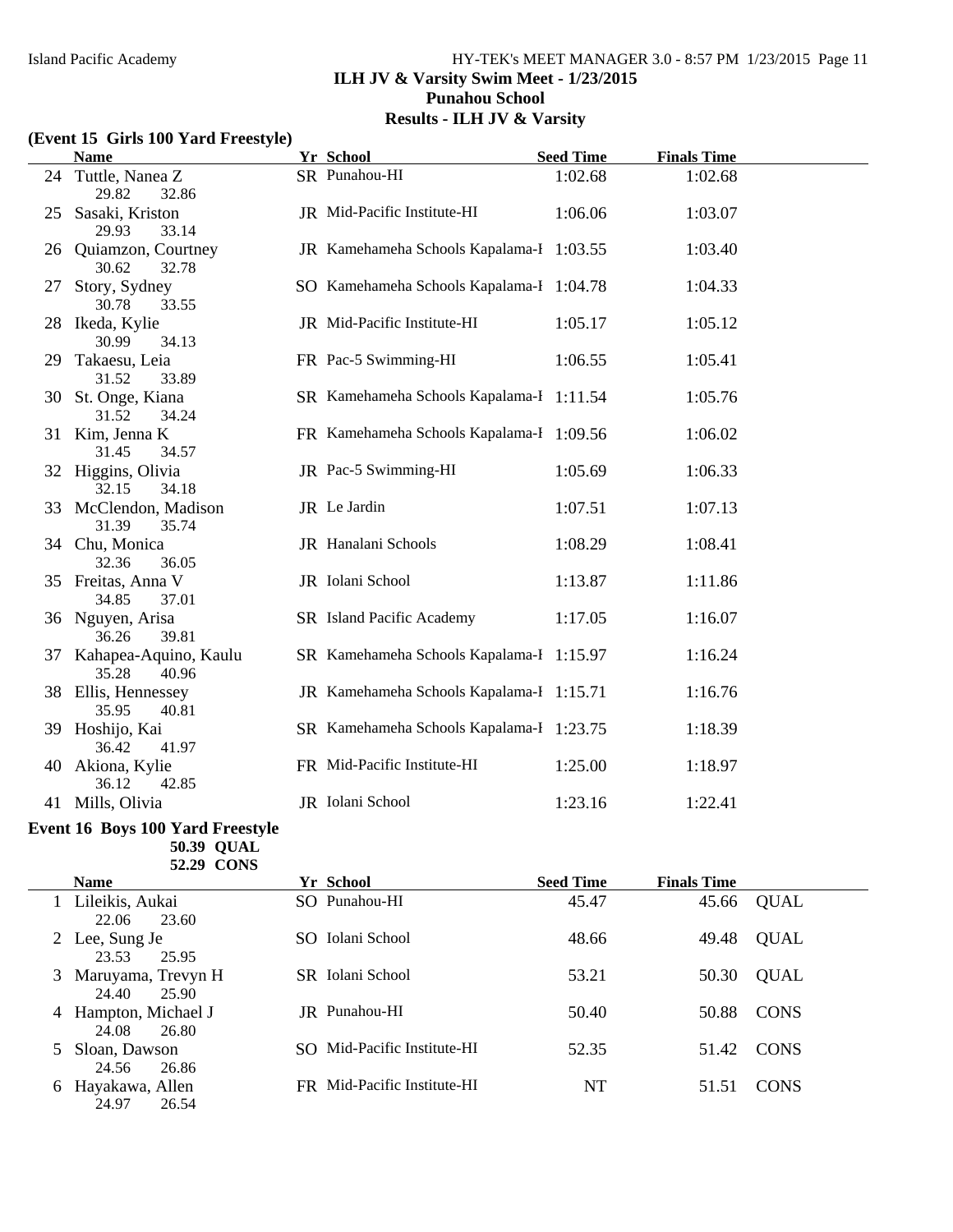## Island Pacific Academy HY-TEK's MEET MANAGER 3.0 - 8:57 PM 1/23/2015 Page 12 **ILH JV & Varsity Swim Meet - 1/23/2015 Punahou School Results - ILH JV & Varsity**

#### **(Event 16 Boys 100 Yard Freestyle)**

|     | <b>Name</b>                             | Yr School                                | <b>Seed Time</b> | <b>Finals Time</b> |             |
|-----|-----------------------------------------|------------------------------------------|------------------|--------------------|-------------|
|     | 7 Nakamura, Chase T<br>24.82<br>26.90   | JR Iolani School                         | 50.82            | 51.72              | <b>CONS</b> |
| 8   | Faurot, Noah<br>24.91<br>26.97          | SR Kamehameha Schools Kapalama-I         | 53.39            | 51.88              | <b>CONS</b> |
|     | 9 Gaughan, Jake<br>24.78<br>27.76       | FR Punahou-HI                            | 52.54            | 52.54              |             |
|     | 10 Sinclair, James<br>24.87<br>28.20    | SO Punahou-HI                            | 53.96            | 53.07              |             |
| 11. | Wo, Scotty N<br>25.14<br>28.10          | SR Iolani School                         | 52.50            | 53.24              |             |
|     | 12 Roe, Kaikea<br>25.95<br>28.18        | SR Kamehameha Schools Kapalama-I         | 53.27            | 54.13              |             |
|     | 13 Asaoka, Casey<br>25.92<br>29.01      | JR Pac-5 Swimming-HI                     | 52.54            | 54.93              |             |
|     | 14 Inaba, Matthew K<br>25.96<br>29.01   | FR Iolani School                         | 55.52            | 54.97              |             |
|     | 15 Savage, Jacob<br>26.76<br>29.31      | FR Punahou-HI                            | 55.84            | 56.07              |             |
|     | 16 Taylor, Luke<br>27.18<br>29.37       | SO Punahou-HI                            | 57.13            | 56.55              |             |
|     | 17 Fazio, Chaz<br>27.05<br>29.57        | FR Punahou-HI                            | 1:02.00          | 56.62              |             |
|     | 18 Mcmurdo, Connor<br>26.90<br>29.99    | JR Iolani School                         | 56.89            | 56.89              |             |
|     | 19 Matsuoka, Max<br>27.49<br>29.93      | SR Kamehameha Schools Kapalama-I         | 59.99            | 57.42              |             |
|     | 20 Park, Brian<br>28.00<br>30.01        | FR Punahou-HI                            | 57.94            | 58.01              |             |
| 21  | Tabuyo, Alexander<br>28.82<br>29.27     | FR Punahou-HI                            | 58.44            | 58.09              |             |
|     | 22 Hue, Nathan<br>27.81<br>30.34        | FR Iolani School                         | 58.00            | 58.15              |             |
|     | 23 Liu, Kevin<br>30.83<br>27.53         | JR Iolani School                         | 57.00            | 58.36              |             |
|     | 24 Mcklinlay, Kenneth<br>28.52<br>30.04 | FR Iolani School                         | 58.16            | 58.56              |             |
|     | 25 Miyamoto, Clark<br>28.20<br>30.54    | FR Mid-Pacific Institute-HI              | 58.48            | 58.74              |             |
| 26  | Machado, Noeau<br>28.32<br>31.12        | SR Kamehameha Schools Kapalama-I 1:04.07 |                  | 59.44              |             |
| 27  | Lovejoy, Christopher<br>29.27<br>31.24  | SO Punahou-HI                            | 1:01.46          | 1:00.51            |             |
| 28  | Vassalli, Gianluca<br>32.29<br>28.71    | SO Mid-Pacific Institute-HI              | 1:01.22          | 1:01.00            |             |
| 29  | Bunnell, Kai<br>30.02<br>32.07          | SO Kamehameha Schools Kapalama-I 1:02.88 |                  | 1:02.09            |             |
| 30  | Nakamura, Trey A<br>31.03<br>31.93      | SO Kamehameha Schools Kapalama-I 1:03.43 |                  | 1:02.96            |             |
| 31  | Nunokawa, Noah<br>29.86<br>33.95        | SO Kamehameha Schools Kapalama-I 1:01.91 |                  | 1:03.81            |             |
| 32  | Hulsebosch, Daniel<br>31.72<br>32.97    | SO Hanalani Schools                      | 1:03.31          | 1:04.69            |             |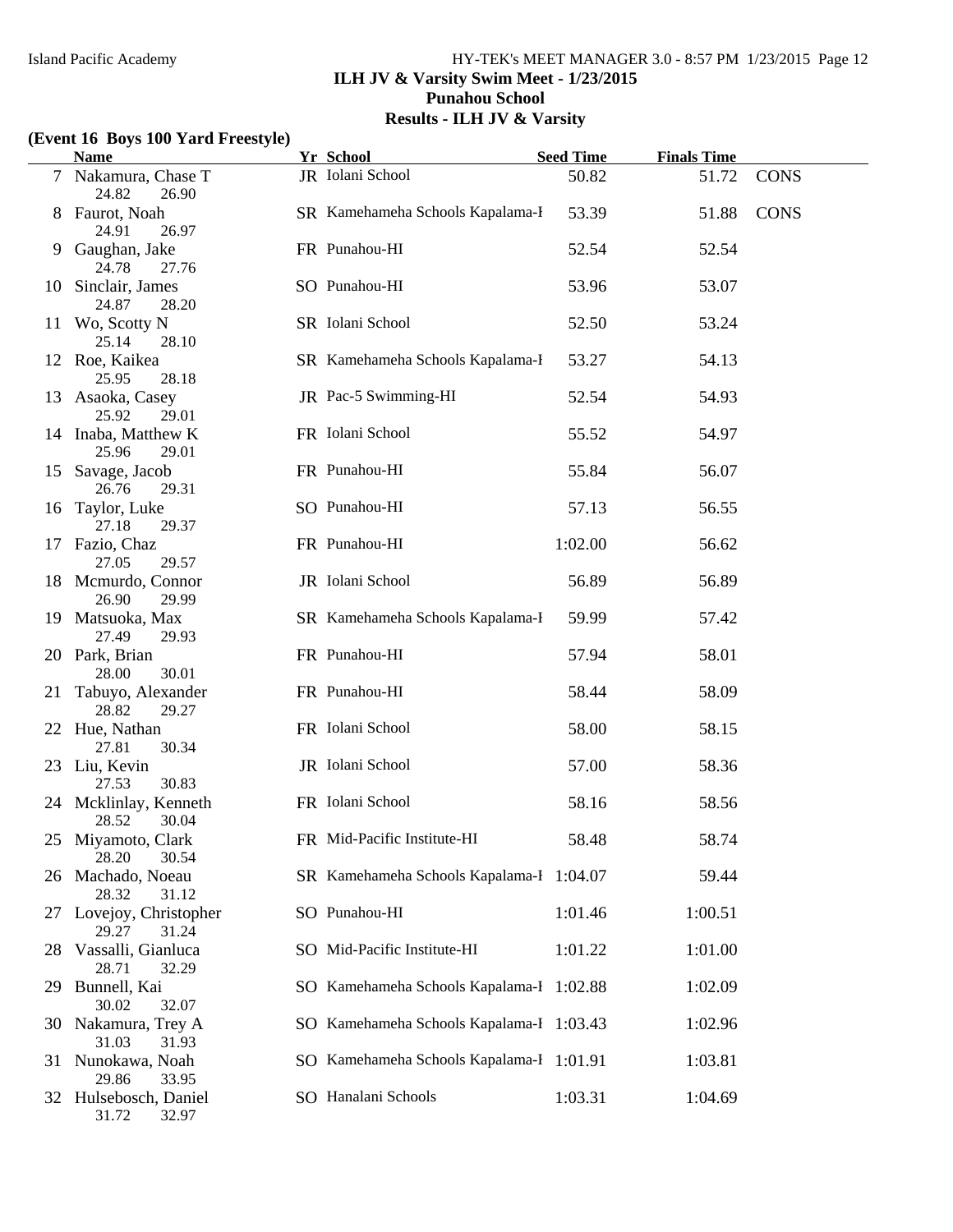## Island Pacific Academy HY-TEK's MEET MANAGER 3.0 - 8:57 PM 1/23/2015 Page 13 **ILH JV & Varsity Swim Meet - 1/23/2015 Punahou School Results - ILH JV & Varsity**

#### **(Event 16 Boys 100 Yard Freestyle)**

|                | <b>Name</b>                             |       |              | Yr School |                      |                             |       | <b>Seed Time</b> | <b>Finals Time</b> |             |
|----------------|-----------------------------------------|-------|--------------|-----------|----------------------|-----------------------------|-------|------------------|--------------------|-------------|
| 33             | Blake, Trevor                           |       |              |           |                      | JR Mid-Pacific Institute-HI |       | <b>NT</b>        | 1:05.66            |             |
|                | 30.27                                   | 35.39 |              |           |                      |                             |       |                  |                    |             |
| 34             | Chun, Jonah                             |       |              |           | SO Pac-5 Swimming-HI |                             |       | 1:07.87          | 1:09.93            |             |
|                | 33.03                                   | 36.90 |              |           |                      |                             |       |                  |                    |             |
| $---$          | Rea, Tyler                              |       |              |           | FR Iolani School     |                             |       | 57.38            | DQ                 |             |
|                | 27.61                                   | 30.84 |              |           |                      |                             |       |                  |                    |             |
|                | Event 17 Girls 500 Yard Freestyle       |       |              |           |                      |                             |       |                  |                    |             |
|                |                                         |       | 5:28.69 QUAL |           |                      |                             |       |                  |                    |             |
|                |                                         |       | 5:45.69 CONS |           |                      |                             |       |                  |                    |             |
|                | Name                                    |       |              | Yr School |                      |                             |       | <b>Seed Time</b> | <b>Finals Time</b> |             |
|                | Lyon, Cameron                           |       |              |           | SO Punahou-HI        |                             |       | 5:28.79          | 5:31.82            | <b>CONS</b> |
|                | 30.36                                   | 32.81 | 33.61        | 33.93     | 33.92                | 33.31                       | 33.63 | 33.88            |                    |             |
|                | 33.80                                   | 32.57 |              |           |                      |                             |       |                  |                    |             |
| 2              | Mitchell, Abigail                       |       |              |           | FR Le Jardin         |                             |       | 5:45.79          | 5:41.03            | <b>CONS</b> |
|                | 30.67                                   | 33.19 | 34.04        | 34.63     | 34.26                | 34.79                       | 34.87 | 35.11            |                    |             |
|                | 35.09                                   | 34.38 |              |           |                      |                             |       |                  |                    |             |
| 3              | Overland, Amy                           |       |              |           | SO Iolani School     |                             |       | 5:47.90          | 5:47.64            |             |
|                | 32.11                                   | 34.88 | 35.60        | 35.35     | 35.24                | 35.58                       | 35.81 | 35.00            |                    |             |
|                | 35.34                                   | 32.73 |              |           |                      |                             |       |                  |                    |             |
| $\overline{4}$ | Tom, Jaime                              |       |              |           | FR Le Jardin         |                             |       | 5:51.42          | 5:49.07            |             |
|                | 30.82                                   | 33.86 | 34.43        | 35.45     | 35.86                | 36.24                       | 36.30 | 36.22            |                    |             |
|                | 35.47                                   | 34.42 |              |           |                      |                             |       |                  |                    |             |
|                | <b>Event 18 Boys 500 Yard Freestyle</b> |       |              |           |                      |                             |       |                  |                    |             |
|                |                                         |       |              |           |                      |                             |       |                  |                    |             |

**5:04.79 QUAL 5:24.59 CONS**

|   | <b>Name</b>       |       |       | Yr School |                      |       |       | <b>Seed Time</b> | <b>Finals Time</b> |             |
|---|-------------------|-------|-------|-----------|----------------------|-------|-------|------------------|--------------------|-------------|
|   | Bittick, Joshua   |       |       |           | JR Le Jardin         |       |       | 5:05.68          | 5:02.21            | <b>QUAL</b> |
|   | 26.63             | 28.96 | 30.47 | 31.06     | 30.87                | 31.23 | 31.14 | 31.13            |                    |             |
|   | 30.79             | 29.93 |       |           |                      |       |       |                  |                    |             |
| 2 | Mori, Kenji M     |       |       |           | SR Punahou-HI        |       |       | 5:01.03          | 5:08.05            | <b>CONS</b> |
|   | 25.38             | 28.38 | 29.81 | 30.89     | 31.22                | 32.83 | 30.73 | 33.51            |                    |             |
|   | 32.61             | 32.69 |       |           |                      |       |       |                  |                    |             |
| 3 | Somlak, Calien    |       |       |           | SO Punahou-HI        |       |       | 5:13.90          | 5:15.75            | <b>CONS</b> |
|   | 27.71             | 31.34 | 32.31 | 32.24     | 31.92                | 32.61 | 31.55 | 32.47            |                    |             |
|   | 32.12             | 31.48 |       |           |                      |       |       |                  |                    |             |
| 4 | Olson, Matthew    |       |       |           | FR Punahou-HI        |       |       | 5:19.84          | 5:16.90            | <b>CONS</b> |
|   | 28.03             | 31.55 | 32.44 | 32.24     | 32.26                | 32.16 | 32.36 | 32.23            |                    |             |
|   | 32.10             | 31.53 |       |           |                      |       |       |                  |                    |             |
| 5 | Sandoval, Devin W |       |       |           | SR Punahou-HI        |       |       | 5:30.00          | 5:24.81            |             |
|   | 28.27             | 31.87 | 32.01 | 32.84     | 33.25                | 32.91 | 33.63 | 34.34            |                    |             |
|   | 33.73             | 31.96 |       |           |                      |       |       |                  |                    |             |
| 6 | Jun, Amos J       |       |       |           | FR Iolani School     |       |       | 5:30.23          | 5:29.87            |             |
|   | 28.94             | 32.51 | 33.51 | 33.93     | 34.50                | 34.34 | 34.23 | 34.49            |                    |             |
|   | 32.02             | 31.40 |       |           |                      |       |       |                  |                    |             |
|   | Asaoka, Casey     |       |       |           | JR Pac-5 Swimming-HI |       |       | 6:00.00          | 6:05.68            |             |
|   | 31.44             | 34.12 | 36.60 | 36.48     | 36.86                | 38.27 | 38.23 | 38.33            |                    |             |
|   | 38.62             | 36.73 |       |           |                      |       |       |                  |                    |             |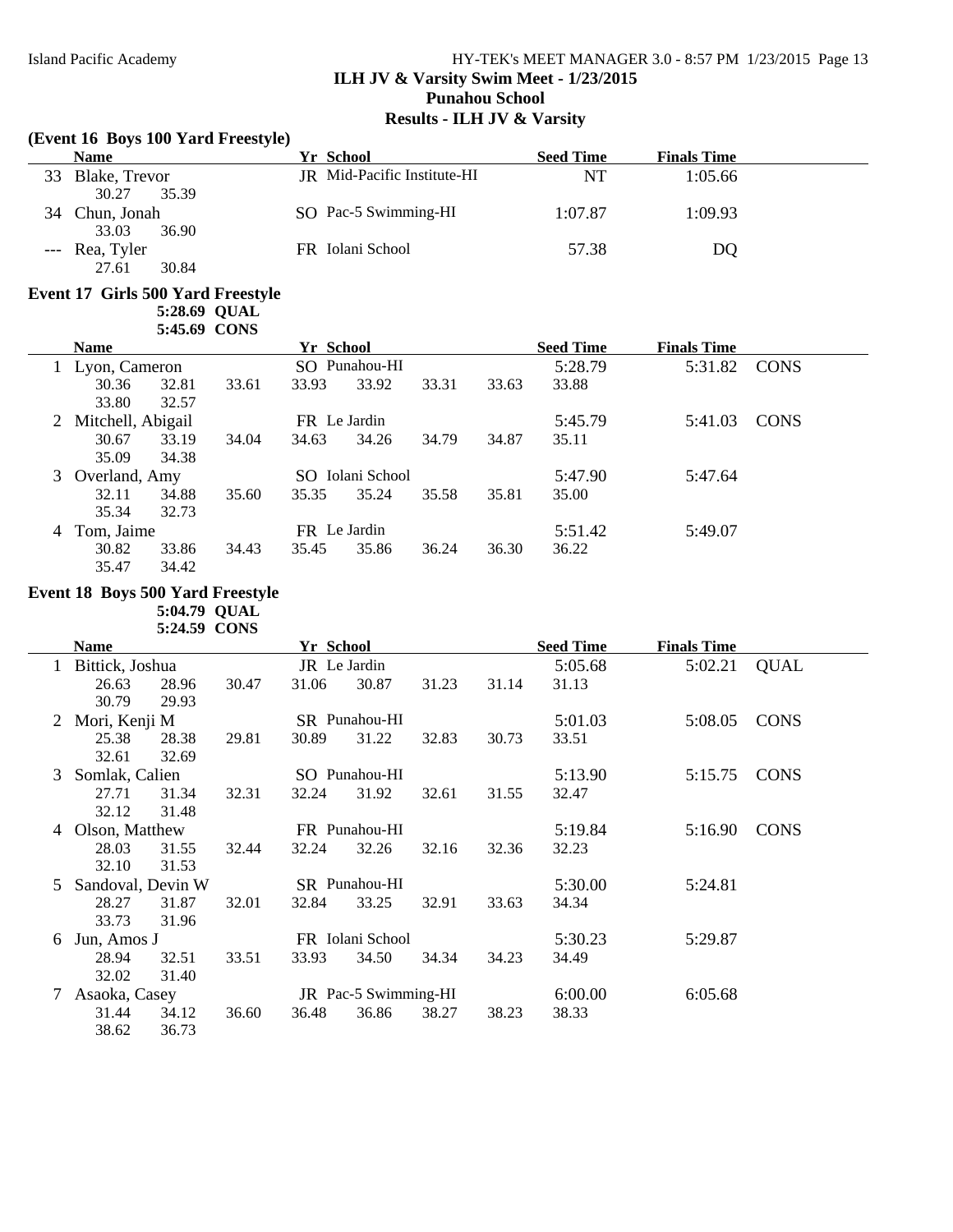### Island Pacific Academy HY-TEK's MEET MANAGER 3.0 - 8:57 PM 1/23/2015 Page 14 **ILH JV & Varsity Swim Meet - 1/23/2015 Punahou School Results - ILH JV & Varsity**

## **Event 19 Girls 200 Yard Freestyle Relay**

**1:46.69 QUAL**

|   | 1:58.49 CONS                                                                  |                                  |                             |                          |
|---|-------------------------------------------------------------------------------|----------------------------------|-----------------------------|--------------------------|
|   | <b>Team</b>                                                                   | <b>Relay</b>                     | <b>Seed Time</b>            | <b>Finals Time</b>       |
|   | 1 Punahou-HI                                                                  | $\mathbf{A}$                     | 1:42.00                     | 1:46.03<br><b>QUAL</b>   |
|   | 1) Meister, Madison SO<br>26.81<br>26.25<br>26.03                             | 2) Deer, Leia SO<br>26.94        | 3) Machida, Kara JR         | 4) Lang, Ellisa SO       |
|   | 2 Le Jardin                                                                   | $\mathbf{A}$                     | 1:49.37                     | 1:49.00 CONS             |
|   | 1) Doyle, Clancy JR<br>26.08<br>28.92<br>25.96                                | 2) Tom, Sarah JR<br>28.04        | 3) Tom, Jaime FR            | 4) McDonald, Kiana SO    |
| 3 | Mid-Pacific Institute-HI                                                      | $\mathbf{A}$                     | 1:43.23                     | 1:49.60 CONS             |
|   | 1) Lai, Priscilla FR<br>27.98<br>26.66<br>28.61                               | 2) Ikeda, Kylie JR<br>26.35      | 3) Lui, Inie SO             | 4) McQuaid, Gayla SR     |
|   | 4 Punahou-HI                                                                  | $\, {\bf B}$                     | 1:57.00                     | 1:51.69 CONS             |
|   | 1) Iaukea, Malama SO<br>27.35<br>27.82<br>28.51                               | 2) Hamamoto, Tiana FR<br>28.01   | 3) Tom, Allie FR            | 4) Kimata, Anna FR       |
|   | 5 Pac-5 Swimming-HI                                                           | $\, {\bf B}$                     | 1:53.29                     | 1:52.43 CONS             |
|   | 1) Baraquio, Echo FR<br>29.56<br>29.05<br>27.29                               | 2) Takaesu, Leia FR<br>26.53     | 3) Nakashima, Lauryn JR     | 4) Guevara, Katherine SR |
|   | 6 Pac-5 Swimming-HI                                                           | $\mathbf A$                      | 1:48.48                     | 1:52.64 CONS             |
|   | 1) Higgins, Olivia JR<br>30.88<br>26.86<br>35.46                              | 2) Pound, Hallie SR<br>19.44     | 3) Rosa Grace, Kaianalii FR | 4) Pound, LeGrand FR     |
|   | 7 Iolani School                                                               | $\, {\bf B}$                     | 1:58.80                     | 1:57.00 CONS             |
|   | 1) Kim, Logan E SR<br>27.84<br>28.52<br>32.51                                 | 2) Garcia, Chloe JR<br>28.13     | 3) Kimura, Michelle JR      | 4) Overland, Amy SO      |
| 8 | Kamehameha Schools Kapala                                                     | $\, {\bf B}$                     | 1:49.00                     | 1:59.70                  |
|   | 1) Dwight, Malina SO<br>29.90<br>29.13<br>31.91                               | 2) Kim, Jenna K FR<br>28.76      | 3) Tamaribuchi, Kylie M FR  | 4) Uy, Lailan K FR       |
| 9 | Kamehameha Schools Kapala                                                     | $\mathbf{A}$                     | 1:45.00                     | 2:06.87                  |
|   | 1) Chang, Aya L FR<br>29.77<br>27.95<br>35.75                                 | 2) Dedrick, Laakea L FR<br>33.40 | 3) Dunn, Jessie K FR        | 4) Tsuneyoshi, Haley FR  |
|   | 10 Iolani School                                                              | A                                | 1:46.94                     | 2:11.28                  |
|   | 1) Mills, Olivia JR<br>33.63<br>37.30<br>33.17                                | 2) Freitas, Anna V JR<br>27.18   | 3) Padia, Nicole JR         | 4) Ki, Amanda FR         |
|   | <b>Event 20 Boys 200 Yard Freestyle Relay</b><br>1:37.29 QUAL<br>1:45.19 CONS |                                  |                             |                          |
|   | <b>Team</b>                                                                   | <b>Relay</b>                     | <b>Seed Time</b>            | <b>Finals Time</b>       |
|   | 1 Punahou-HI                                                                  | A                                | 1:27.38                     | 1:33.34<br><b>QUAL</b>   |
|   | 1) Fujiwara, Mykah Z SR<br>24.35<br>23.70<br>24.78                            | 2) Loui, Greg C SR<br>20.51      | 3) Sandoval, Devin W SR     | 4) Lileikis, Aukai SO    |
| 2 | Kamehameha Schools Kapala                                                     | $\, {\bf B}$                     | 1:36.00                     | <b>QUAL</b><br>1:36.21   |
|   | 1) Kea, Jr., David SR<br>24.03<br>23.24<br>23.39                              | 2) Faurot, Noah SR<br>25.55      | 3) Kruse, Kaeo JR           | 4) Machado, Noeau SR     |
| 3 | Iolani School                                                                 | $\mathbf{A}$                     | 1:34.08                     | <b>CONS</b><br>1:37.67   |
|   | 1) Jun, Amos J FR<br>24.48<br>23.30<br>24.22                                  | 2) Inaba, Matthew K FR<br>25.67  | 3) Chae, Daniel JR          | 4) Miyashiro, Zen FR     |
|   | 4 Kamehameha Schools Kapala                                                   | A                                | 1:30.00                     | 1:39.20<br><b>CONS</b>   |
|   | 1) Au, Hoano JR<br>24.73<br>24.00<br>24.30                                    | 2) Roe, Kaikea SR<br>26.17       | 3) Libed, Braysen JR        | 4) Matsuoka, Max SR      |
| 5 | Mid-Pacific Institute-HI                                                      | A                                | 1:35.58                     | <b>CONS</b><br>1:41.73   |
|   | 1) Yoshida, Toby FR<br>24.10<br>26.12<br>26.55                                | 2) Miyamoto, Clark FR<br>24.96   | 3) Huffman, Kai FR          | 4) Hayakawa, Allen FR    |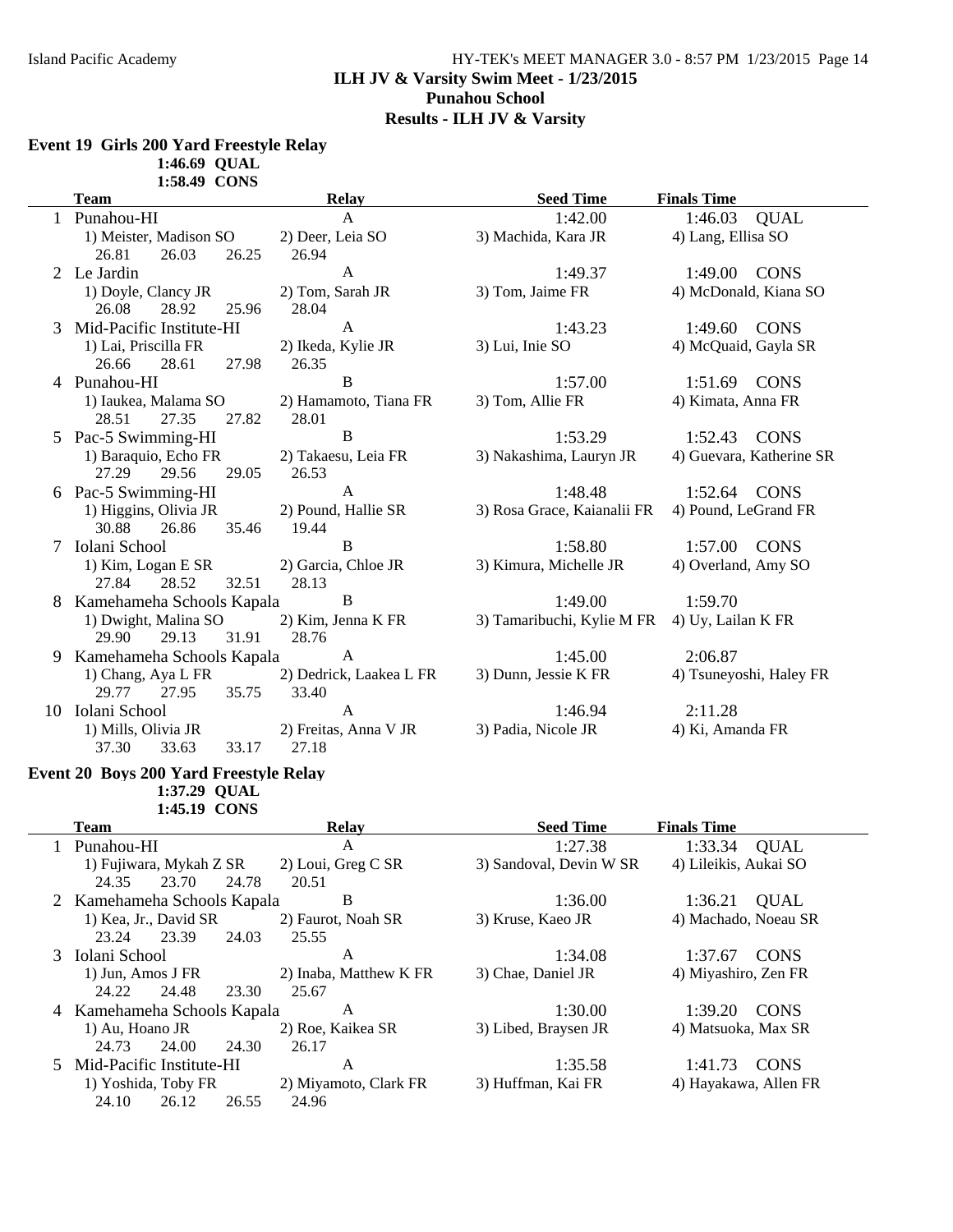## Island Pacific Academy HY-TEK's MEET MANAGER 3.0 - 8:57 PM 1/23/2015 Page 15 **ILH JV & Varsity Swim Meet - 1/23/2015 Punahou School Results - ILH JV & Varsity**

#### **(Event 20 Boys 200 Yard Freestyle Relay)**

|    | Team                                                              | <b>Relay</b>                   | <b>Seed Time</b>            | <b>Finals Time</b>                   |
|----|-------------------------------------------------------------------|--------------------------------|-----------------------------|--------------------------------------|
| h. | Punahou-HI                                                        | В                              | 1:41.00                     | 1:45.27                              |
|    | 1) Young, Neo SO<br>26.28<br>26.10<br>27.51                       | 2) Edwards, Khalil SO<br>25.38 | 3) Hifo, Tevita FR          | 4) Savage, Jacob FR                  |
|    | Iolani School<br>1) Mcmurdo, Connor JR<br>24.82<br>26.55<br>27.55 | 2) Wo, Scotty N SR<br>29.10    | 1:45.04<br>3) Rea, Tyler FR | 1:48.02<br>4) Truong-Chun, Marcel FR |

# **Event 21 Girls 100 Yard Backstroke**

**1:04.09 QUAL 1:07.19 CONS**

|    | <b>Name</b>                            | <b>Yr School</b>                         | <b>Seed Time</b> | <b>Finals Time</b> |             |
|----|----------------------------------------|------------------------------------------|------------------|--------------------|-------------|
|    | 1 Brennan, Cagla A<br>30.69<br>31.63   | SO Iolani School                         | 1:03.86          | 1:02.32            | <b>QUAL</b> |
|    | 2 Baraquio, Echo<br>30.41<br>31.97     | FR Pac-5 Swimming-HI                     | 1:01.66          | 1:02.38            | <b>QUAL</b> |
|    | 3 Fricke, Kelly E<br>30.60<br>32.27    | SR Punahou-HI                            | 1:03.64          | 1:02.87            | <b>QUAL</b> |
|    | 4 Walton, Rebecca<br>30.42<br>32.64    | SR Mid-Pacific Institute-HI              | <b>NT</b>        | 1:03.06            | <b>QUAL</b> |
|    | 5 Bosque, Payton<br>31.19<br>32.98     | SO Kamehameha Schools Kapalama-I 1:04.71 |                  | 1:04.17            | <b>CONS</b> |
|    | 6 Nishida, Mikaela<br>32.33<br>34.80   | SO Kamehameha Schools Kapalama-I 1:06.94 |                  | 1:07.13            | <b>CONS</b> |
|    | 7 Parkin, Hannah<br>32.71<br>34.56     | SR Mid-Pacific Institute-HI              | 1:06.60          | 1:07.27            |             |
|    | 8 Deer, Leia<br>32.88<br>35.01         | SO Punahou-HI                            | 1:06.69          | 1:07.89            |             |
| 9. | Yamashita, Kyla<br>32.96<br>35.14      | FR Iolani School                         | 1:08.13          | 1:08.10            |             |
|    | 10 Dunn, Natassia<br>32.98<br>36.03    | JR Punahou-HI                            | 1:14.61          | 1:09.01            |             |
|    | 11 Mansanas, Haley<br>33.21<br>36.16   | SO Le Jardin                             | 1:11.33          | 1:09.37            |             |
|    | 12 Kojima, Hannah<br>33.05<br>36.57    | SO Mid-Pacific Institute-HI              | 1:06.47          | 1:09.62            |             |
|    | 13 Ledesma, Anuhea<br>33.92<br>35.86   | FR Punahou-HI                            | 1:09.21          | 1:09.78            |             |
|    | 14 Fukada, Jacie<br>34.91<br>36.66     | SR Iolani School                         | 1:10.68          | 1:11.57            |             |
|    | 15 Isono, Keilee<br>34.79<br>36.86     | FR Punahou-HI                            | 1:12.07          | 1:11.65            |             |
|    | 16 Jim, Maile<br>36.22<br>36.60        | FR Punahou-HI                            | 1:12.44          | 1:12.82            |             |
|    | 17 Fong, Saige<br>36.72<br>37.87       | SO Iolani School                         | 1:13.96          | 1:14.59            |             |
|    | 18 Hawk, Kelly<br>39.56<br>36.08       | SR Iolani School                         | 1:13.91          | 1:15.64            |             |
|    | 19 Yamashita, Shaina<br>36.92<br>39.24 | SO Iolani School                         | 1:15.77          | 1:16.16            |             |
|    | 20 St. Onge, Kiana<br>38.18<br>38.26   | SR Kamehameha Schools Kapalama-I 1:13.80 |                  | 1:16.44            |             |
|    | 21 Jones, Nathalie<br>1:17.45          | SO Punahou-HI                            | 1:19.30          | 1:17.45            |             |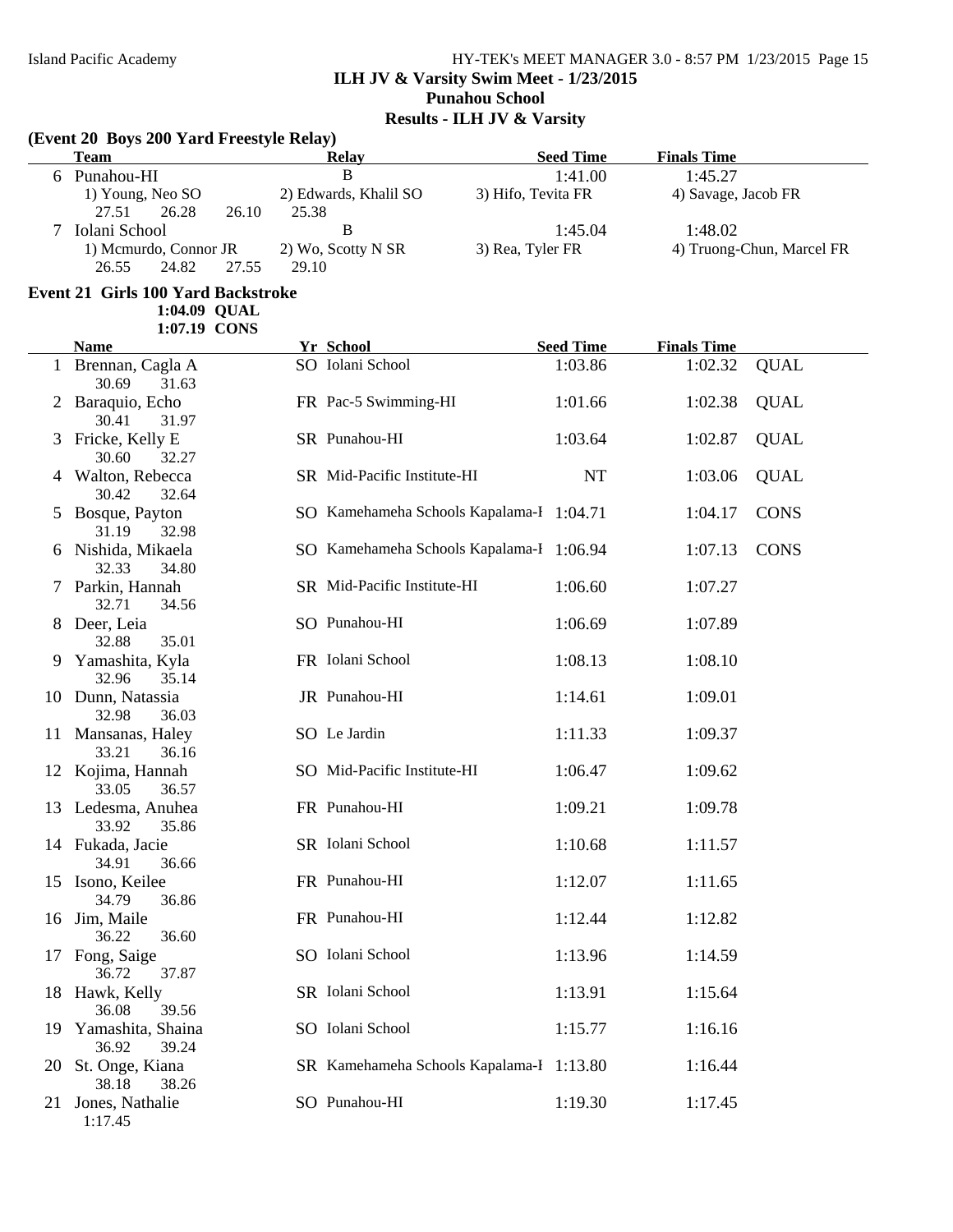## Island Pacific Academy HY-TEK's MEET MANAGER 3.0 - 8:57 PM 1/23/2015 Page 16 **ILH JV & Varsity Swim Meet - 1/23/2015 Punahou School Results - ILH JV & Varsity**

#### **(Event 21 Girls 100 Yard Backstroke)**

|    | <b>Name</b>                               | <u>Yr School</u>                         | <b>Seed Time</b> | <b>Finals Time</b> |  |
|----|-------------------------------------------|------------------------------------------|------------------|--------------------|--|
|    | 22 Shimabuku, Paige<br>38.42<br>39.43     | JR Iolani School                         | 12:09.14         | 1:17.85            |  |
|    | 23 Story, Sydney<br>38.11<br>40.66        | SO Kamehameha Schools Kapalama-I 1:18.41 |                  | 1:18.77            |  |
|    | 24 Kimura, Michelle<br>42.25<br>42.75     | JR Iolani School                         | 1:22.00          | 1:25.00            |  |
|    | 25 Tamaribuchi, Kylie M<br>41.37<br>44.26 | FR Kamehameha Schools Kapalama-I 1:33.66 |                  | 1:25.63            |  |
|    | 26 Cable, Devon<br>42.83<br>45.70         | JR Iolani School                         | 1:20.00          | 1:28.53            |  |
| 27 | Strait, Miya<br>42.34<br>46.69            | SO Pac-5 Swimming-HI                     | 1:26.84          | 1:29.03            |  |
|    | 28 Freitas, Anna V<br>44.98<br>47.17      | JR Iolani School                         | 1:30.28          | 1:32.15            |  |
| 29 | Ellis, Hennessey<br>47.34<br>50.21        | JR Kamehameha Schools Kapalama-I 1:30.00 |                  | 1:37.55            |  |
| 30 | Dunn, Jessie K<br>46.69<br>52.04          | FR Kamehameha Schools Kapalama-I 1:32.86 |                  | 1:38.73            |  |
|    | Ruotola, Cory<br>38.44<br>42.39           | FR Punahou-HI                            | 1:25.12          | DQ                 |  |

# **Event 22 Boys 100 Yard Backstroke**

**57.89 QUAL 1:03.09 CONS**

|    | <b>Name</b>                          | Yr School                                | <b>Seed Time</b> | <b>Finals Time</b> |             |
|----|--------------------------------------|------------------------------------------|------------------|--------------------|-------------|
|    | Vieira, Kekoa M<br>28.89<br>26.71    | JR Punahou-HI                            | 53.92            | 55.60              | <b>QUAL</b> |
| 2  | Kanamaru, Akira<br>27.59<br>29.03    | SR Mid-Pacific Institute-HI              | 59.08            | 56.62              | <b>QUAL</b> |
| 3  | Bittick, Joshua<br>28.35<br>29.93    | JR Le Jardin                             | 56.96            | 58.28              | <b>CONS</b> |
| 4  | Nakamura, Chase T<br>28.68<br>30.32  | JR Iolani School                         | 58.83            | 59.00              | <b>CONS</b> |
| 5  | Soxpollard, Noah K<br>29.09<br>31.08 | SR Punahou-HI                            | 1:01.40          | 1:00.17            | <b>CONS</b> |
| 6  | Shibata, Elliot<br>29.13<br>31.74    | SO Punahou-HI                            | 1:00.84          | 1:00.87            | <b>CONS</b> |
|    | Toy, Joshua K<br>29.36<br>31.63      | JR Punahou-HI                            | 58.69            | 1:00.99            | <b>CONS</b> |
| 8  | Kea, Jr., David<br>30.69<br>30.89    | SR Kamehameha Schools Kapalama-I 1:16.07 |                  | 1:01.58            | <b>CONS</b> |
| 9  | Libed, Braysen<br>30.53<br>32.07     | JR Kamehameha Schools Kapalama-I 1:03.54 |                  | 1:02.60            | <b>CONS</b> |
|    | 10 Loui, Greg C<br>30.06<br>32.79    | SR Punahou-HI                            | 1:02.02          | 1:02.85            | <b>CONS</b> |
| 11 | Fukumoto, Evan<br>31.40<br>32.25     | SO Punahou-HI                            | 1:03.00          | 1:03.65            |             |
| 12 | Lee, Albert<br>31.00<br>33.02        | JR Iolani School                         | 1:01.00          | 1:04.02            |             |
| 13 | Hue, Nathan<br>31.96<br>33.55        | FR Iolani School                         | 1:10.00          | 1:05.51            |             |
| 14 | Yoshida, Toby<br>32.74<br>33.01      | FR Mid-Pacific Institute-HI              | 1:04.68          | 1:05.75            |             |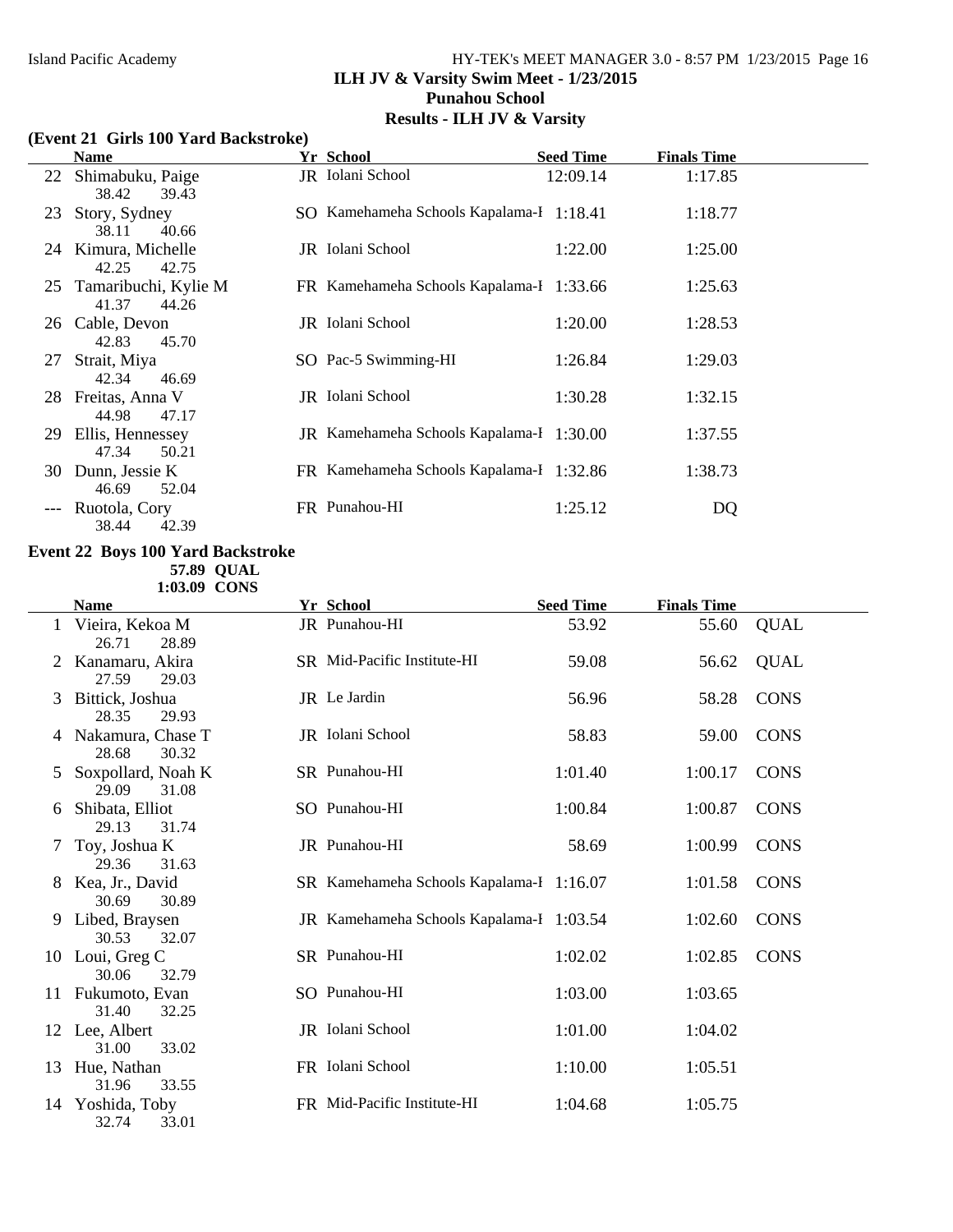## Island Pacific Academy HY-TEK's MEET MANAGER 3.0 - 8:57 PM 1/23/2015 Page 17 **ILH JV & Varsity Swim Meet - 1/23/2015 Punahou School Results - ILH JV & Varsity**

#### **(Event 22 Boys 100 Yard Backstroke)**

|    | <b>Name</b>                             | Yr School                   | <b>Seed Time</b> | <b>Finals Time</b> |  |
|----|-----------------------------------------|-----------------------------|------------------|--------------------|--|
| 15 | Barton, Nate<br>32.57<br>33.73          | FR Le Jardin                | 1:04.99          | 1:06.30            |  |
|    | 16 Molenda, Evan<br>33.70<br>34.72      | FR Punahou-HI               | 1:08.53          | 1:08.42            |  |
| 17 | Shimabukuro, Ty<br>35.17<br>36.50       | SR Punahou-HI               | 1:09.39          | 1:11.67            |  |
|    | 18 Leong, Brandon<br>37.61<br>34.60     | FR Pac-5 Swimming-HI        | 1:13.00          | 1:12.21            |  |
|    | 19 Marchant, James<br>36.13<br>36.29    | JR Mid-Pacific Institute-HI | NT               | 1:12.42            |  |
|    | 20 Pentland, James                      | FR Iolani School            | 1:18.19          | 1:13.37            |  |
|    | 21 Young, Neo<br>35.02<br>38.40         | SO Punahou-HI               | 1:14.75          | 1:13.42            |  |
|    | 22 Cheng, Konrad<br>38.30<br>35.25      | SO Pac-5 Swimming-HI        | 1:20.00          | 1:13.55            |  |
|    | 23 Vassalli, Gianluca<br>37.31<br>37.68 | SO Mid-Pacific Institute-HI | NT               | 1:14.99            |  |
|    | 24 Torres-deSa, Teava<br>40.52<br>41.42 | SO Punahou-HI               | 1:24.38          | 1:21.94            |  |
|    | 25 Quakenbush, Andrew<br>41.45<br>45.26 | JR Mid-Pacific Institute-HI | NT               | 1:26.71            |  |
|    | Sloan, Dawson<br>30.32<br>29.25         | SO Mid-Pacific Institute-HI | 1:02.55          | DQ                 |  |

#### **Event 23 Girls 100 Yard Breaststroke**

**1:12.29 QUAL**

|    | 1:15.09 CONS                             |                                          |                  |                    |             |
|----|------------------------------------------|------------------------------------------|------------------|--------------------|-------------|
|    | <b>Name</b>                              | Yr School                                | <b>Seed Time</b> | <b>Finals Time</b> |             |
|    | 1 Kauahi, Madison<br>33.80<br>39.07      | SR Kamehameha Schools Kapalama-I 1:10.43 |                  | 1:12.87            | <b>CONS</b> |
|    | Halemano, Nicole<br>34.95<br>38.41       | FR Punahou-HI                            | 1:14.68          | 1:13.36            | <b>CONS</b> |
| 3  | Harder, Anna<br>34.55<br>39.04           | SO Pac-5 Swimming-HI                     | 1:10.71          | 1:13.59            | <b>CONS</b> |
|    | 4 Meister, Madison<br>34.83<br>38.85     | SO Punahou-HI                            | 1:19.00          | 1:13.68            | <b>CONS</b> |
| 5  | Guevara, Katherine<br>35.74<br>39.73     | SR Pac-5 Swimming-HI                     | 1:13.60          | 1:15.47            |             |
| 6  | Cooper, Alexandra M<br>34.36<br>41.30    | SR Punahou-HI                            | 1:14.35          | 1:15.66            |             |
|    | Tom, Allie<br>35.56<br>40.33             | FR Punahou-HI                            | 1:13.44          | 1:15.89            |             |
| 8  | Choy, Court K<br>36.34<br>41.13          | SR Iolani School                         | 1:19.99          | 1:17.47            |             |
| 9. | Uy, Lailan K<br>37.35<br>40.90           | FR Kamehameha Schools Kapalama-I 1:20.94 |                  | 1:18.25            |             |
| 10 | Sato, Rhiann M<br>37.30<br>41.62         | SR Punahou-HI                            | 1:19.00          | 1:18.92            |             |
| 11 | Johnson, Rachael<br>38.66<br>43.20       | FR Punahou-HI                            | 1:21.58          | 1:21.86            |             |
| 12 | Tom, Sarah                               | JR Le Jardin                             | 1:24.05          | 1:22.18            |             |
| 13 | Young-Kingsbury, Nai'a<br>39.05<br>43.84 | FR Punahou-HI                            | 1:29.66          | 1:22.89            |             |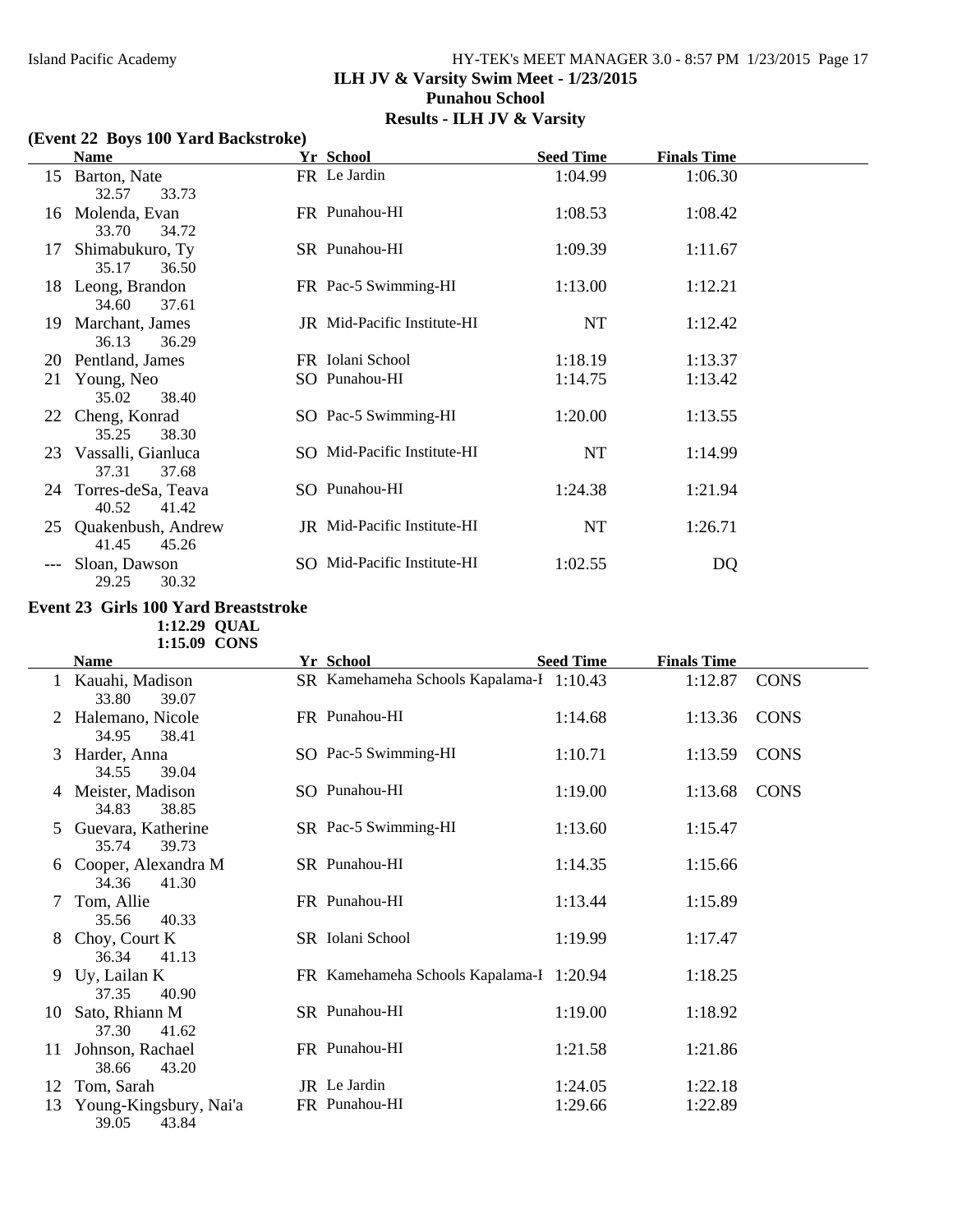## Island Pacific Academy HY-TEK's MEET MANAGER 3.0 - 8:57 PM 1/23/2015 Page 18 **ILH JV & Varsity Swim Meet - 1/23/2015 Punahou School Results - ILH JV & Varsity**

#### **(Event 23 Girls 100 Yard Breaststroke)**

|    | <b>Name</b>                             | Yr School                                | <b>Seed Time</b> | <b>Finals Time</b> |  |
|----|-----------------------------------------|------------------------------------------|------------------|--------------------|--|
|    | 14 Park, Lucy<br>39.75<br>43.82         | SO Iolani School                         | 1:20.00          | 1:23.57            |  |
| 15 | Chang, Aya L                            | FR Kamehameha Schools Kapalama-I 1:22.48 |                  | 1:24.13            |  |
| 16 | Dedrick, Laakea L<br>39.93<br>45.04     | FR Kamehameha Schools Kapalama-I 1:27.71 |                  | 1:24.97            |  |
| 17 | Choo Loy, Isabella<br>41.07<br>44.79    | FR Punahou-HI                            | 1:25.64          | 1:25.86            |  |
|    | 18 Brandes, Isabella<br>40.87<br>45.26  | JR Iolani School                         | 1:29.75          | 1:26.13            |  |
|    | 19 Garcia, Chloe<br>39.98<br>47.32      | JR Iolani School                         | 1:31.24          | 1:27.30            |  |
|    | 20 Murakami, Pomaikai<br>41.99<br>46.81 | SR Kamehameha Schools Kapalama-I 1:29.09 |                  | 1:28.80            |  |
|    | 21 Fisher, Ashley<br>40.01<br>48.98     | SO Pac-5 Swimming-HI                     | 1:27.80          | 1:28.99            |  |
|    | 22 Hawk, Maddie<br>42.20<br>47.01       | SO Iolani School                         | 1:29.14          | 1:29.21            |  |
|    | 23 Padia, Nicole<br>43.83<br>46.71      | JR Iolani School                         | 1:34.14          | 1:30.54            |  |
|    | 24 Nguyen, Arisa<br>43.55<br>47.33      | SR Island Pacific Academy                | 1:30.78          | 1:30.88            |  |
| 25 | Viarnes, Nora<br>41.43<br>49.91         | <b>JR</b> Mid-Pacific Institute-HI       | NT               | 1:31.34            |  |
|    | Tsuneyoshi, Haley<br>48.38<br>52.43     | FR Kamehameha Schools Kapalama-I 1:48.00 |                  | DQ                 |  |
|    | Akiona, Kylie<br>45.99<br>51.38         | FR Mid-Pacific Institute-HI              | NT               | DQ                 |  |

#### **Event 24 Boys 100 Yard Breaststroke**

**1:04.49 QUAL**

|    | 1:07.99 CONS                          |                                          |                  |                    |             |
|----|---------------------------------------|------------------------------------------|------------------|--------------------|-------------|
|    | Name                                  | Yr School                                | <b>Seed Time</b> | <b>Finals Time</b> |             |
|    | Kaleoaloha, Kanoa<br>27.95<br>32.87   | SR Kamehameha Schools Kapalama-I 1:01.48 |                  | 1:00.82            | QUAL        |
|    | Wong, Aaron<br>34.94<br>30.59         | JR Pac-5 Swimming-HI                     | 1:04.66          | 1:05.53            | <b>CONS</b> |
| 3  | Ky, Bobby<br>31.45<br>36.04           | JR Punahou-HI                            | 1:07.29          | 1:07.49            | <b>CONS</b> |
| 4  | Edwards, Khalil<br>33.40<br>36.43     | SO Punahou-HI                            | 1:11.07          | 1:09.83            |             |
| 5  | Fujiwara, Mykah Z<br>37.50<br>32.85   | SR Punahou-HI                            | 1:10.00          | 1:10.35            |             |
| 6  | Kiyotoki, Aaron<br>33.69<br>37.04     | SR Mid-Pacific Institute-HI              | 1:09.83          | 1:10.73            |             |
|    | 7 Wong, Matthew<br>37.13<br>35.06     | SO Punahou-HI                            | 1:16.50          | 1:12.19            |             |
| 8  | Kiessling, Rainer<br>33.23<br>40.09   | SO Punahou-HI                            | 1:15.89          | 1:13.32            |             |
| 9  | Truong-Chun, Marcel<br>34.94<br>38.71 | FR Iolani School                         | 1:11.74          | 1:13.65            |             |
| 10 | Labaczewski, Andy<br>35.18<br>39.99   | JR Island Pacific Academy                | NT               | 1:15.17            |             |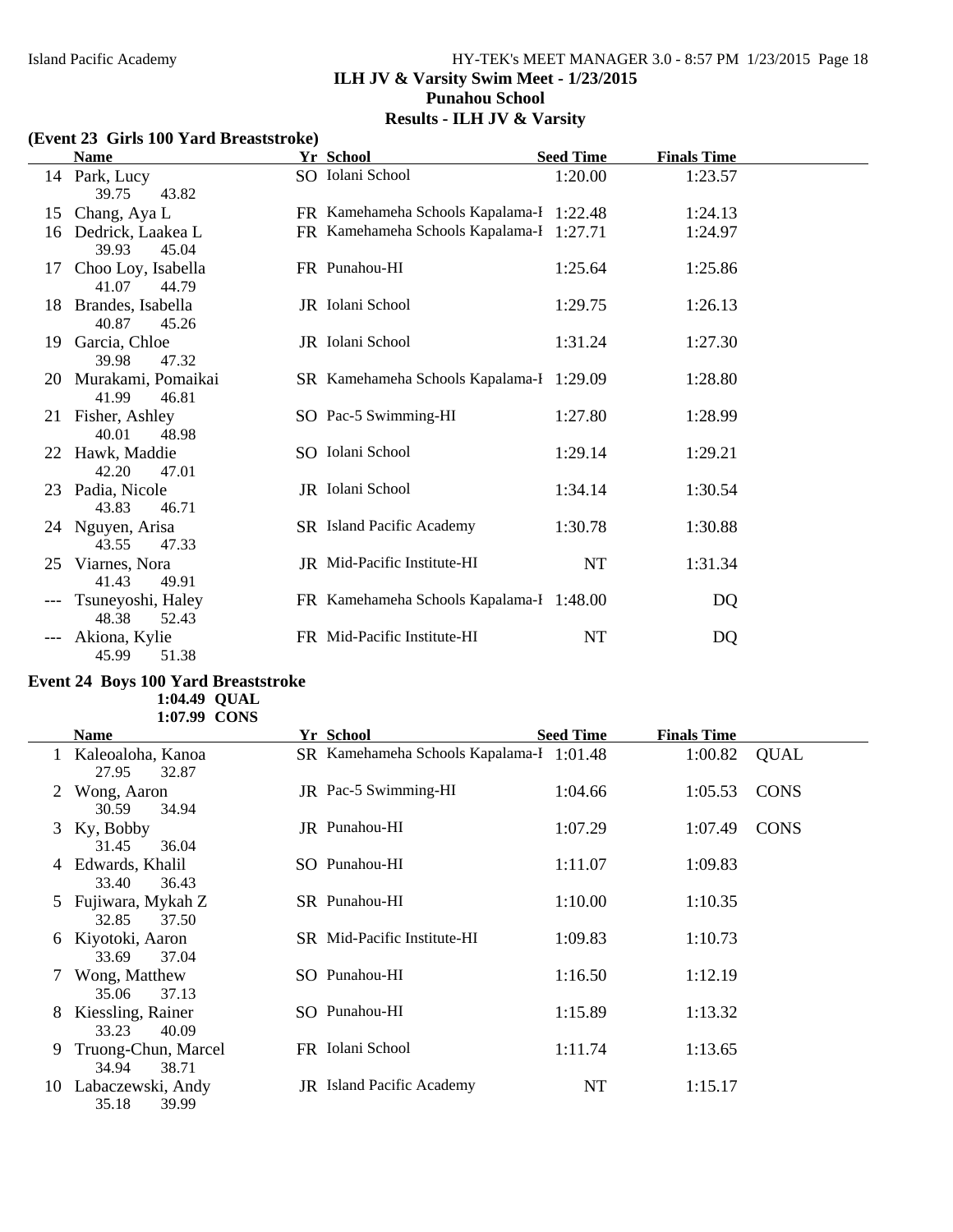## Island Pacific Academy HY-TEK's MEET MANAGER 3.0 - 8:57 PM 1/23/2015 Page 19 **ILH JV & Varsity Swim Meet - 1/23/2015 Punahou School Results - ILH JV & Varsity**

#### **(Event 24 Boys 100 Yard Breaststroke)**

|    | <b>Name</b>                         | Yr School                   | <b>Seed Time</b> | <b>Finals Time</b> |
|----|-------------------------------------|-----------------------------|------------------|--------------------|
| 11 | Walter, Ethan<br>35.87<br>39.43     | FR Punahou-HI               | 1:11.22          | 1:15.30            |
|    | 12 Hifo, Tevita<br>41.61<br>36.67   | FR Punahou-HI               | 1:17.64          | 1:18.28            |
| 13 | Mcmurdo, Connor<br>43.29<br>36.65   | <b>JR</b> Iolani School     | 1:18.93          | 1:19.94            |
| 14 | Cheng, Konrad<br>42.20<br>37.75     | SO Pac-5 Swimming-HI        | 1:25.00          | 1:19.95            |
|    | 15 Leong, Brandon<br>45.00<br>37.99 | FR Pac-5 Swimming-HI        | 1:22.00          | 1:22.99            |
| 16 | Lau, Sunny<br>40.69<br>45.25        | SO Pac-5 Swimming-HI        | 1:19.00          | 1:25.94            |
| 17 | Rhee, Patrick<br>44.51<br>49.94     | SO Mid-Pacific Institute-HI | NT               | 1:34.45            |

#### **Event 25 Girls 400 Yard Freestyle Relay 3:56.19 QUAL**

**4:20.69 CONS**

|   | <b>Team</b>              |                  | <b>Relay</b>             | <b>Seed Time</b>            | <b>Finals Time</b>        |
|---|--------------------------|------------------|--------------------------|-----------------------------|---------------------------|
|   | 1 Punahou-HI             |                  | A                        | 3:41.41                     | 3:51.95 QUAL              |
|   | 1) Choy, Emma Z SR       |                  | 2) Fricke, Kelly E SR    | 3) Sato, Rhiann M SR        | 4) Cooper, Alexandra M SR |
|   | 56.21<br>26.86           | 25.97<br>54.96   | 29.09<br>1:01.06         | 27.09<br>59.72              |                           |
|   | Punahou-HI               |                  | B                        | 4:03.00                     | 3:56.23 CONS              |
|   | 1) Halemano, Nicole FR   |                  | 2) Balish, Maddie SO     | 3) Lyon, Cameron SO         | 4) Dunn, Natassia JR      |
|   | 28.73 1:01.19            | 26.35<br>56.34   | 28.88<br>1:00.71         | 57.99<br>26.59              |                           |
|   | 3 Pac-5 Swimming-HI      |                  | A                        | 4:21.00                     | 4:08.46 CONS              |
|   | 1) Higgins, Olivia JR    |                  | 2) Pound, LeGrand FR     | 3) Rosa Grace, Kaianalii FR | 4) Pound, Hallie SR       |
|   | 32.54 1:15.01            | 19.58<br>48.68   | 30.69<br>1:20.37         | 44.40<br>44.40              |                           |
| 4 | Le Jardin                |                  | A                        | 4:10.38                     | 4:10.85 CONS              |
|   | 1) Mansanas, Haley SO    |                  | 2) McClendon, Madison JR | 3) Tom, Sarah JR            | 4) Tom, Jaime FR          |
|   | 1:00.84<br>29.27         | 31.18<br>1:06.89 | 30.40 1:03.10            | 28.48<br>1:00.02            |                           |
| 5 | Mid-Pacific Institute-HI |                  | A                        | 3:43.05                     | <b>CONS</b><br>4:11.90    |
|   | 1) Viarnes, Nora JR      |                  | 2) Sasaki, Kriston JR    | 3) McTigue, Kaya SO         | 4) Walton, Rebecca SR     |
|   | 1:05.10<br>30.67         | 1:03.21<br>29.21 | 26.60<br>56.13           | 1:07.46<br>31.82            |                           |
| 6 | Iolani School            |                  | B                        | 4:35.10                     | <b>CONS</b><br>4:14.23    |
|   | 1) Yamashita, Kyla FR    |                  | 2) Hasegawa, Susan M FR  | 3) Park, Lucy SO            | 4) Hawk, Maddie SO        |
|   | 30.25 1:04.05            | 28.46<br>1:00.28 | 1:02.53<br>30.10         | 15.23<br>1:07.37            |                           |
|   | Iolani School            |                  | A                        | 3:53.90                     | <b>CONS</b><br>4:14.28    |
|   | 1) Myatt, Serena H SO    |                  | 2) Cable, Devon JR       | 3) Fong, Saige SO           | 4) Kraatz, Julia SO       |
|   | 58.15<br>28.09           | 1:11.55<br>34.39 | 29.85<br>1:02.37         | 29.20<br>1:02.21            |                           |

#### **Event 26 Boys 400 Yard Freestyle Relay 3:33.89 QUAL**

**4:02.79 CONS**

|                       | Team             |       |                      |       | Relay |                       |         | <b>Seed Time</b>         | <b>Finals Time</b> |
|-----------------------|------------------|-------|----------------------|-------|-------|-----------------------|---------|--------------------------|--------------------|
|                       | Iolani School    |       |                      | B     |       |                       |         | 3:54.39                  | 3:24.15 QUAL       |
| 1) Lee, Albert JR     |                  |       | 2) Chae, Daniel JR   |       |       | 3) Lee, Sung Je SO    |         | 4) Maruyama, Trevyn H SR |                    |
|                       | 25.63            | 52.49 | 24.93                | 52.16 | 23.48 | 49.06                 | 24.22   | 50.44                    |                    |
|                       | 2 Le Jardin<br>Α |       |                      |       |       |                       | 3:38.47 | 3:34.90 CONS             |                    |
| 1) Bittick, Joshua JR |                  |       | 2) Pederson, Nick SR |       |       | 3) Dunlap, Maxwell SO |         | 4) Eng, Jacob JR         |                    |
|                       | 25.42            | 52.91 | 25.23                | 53.05 | 27.51 | 58.15                 | 24.10   | 50.79                    |                    |